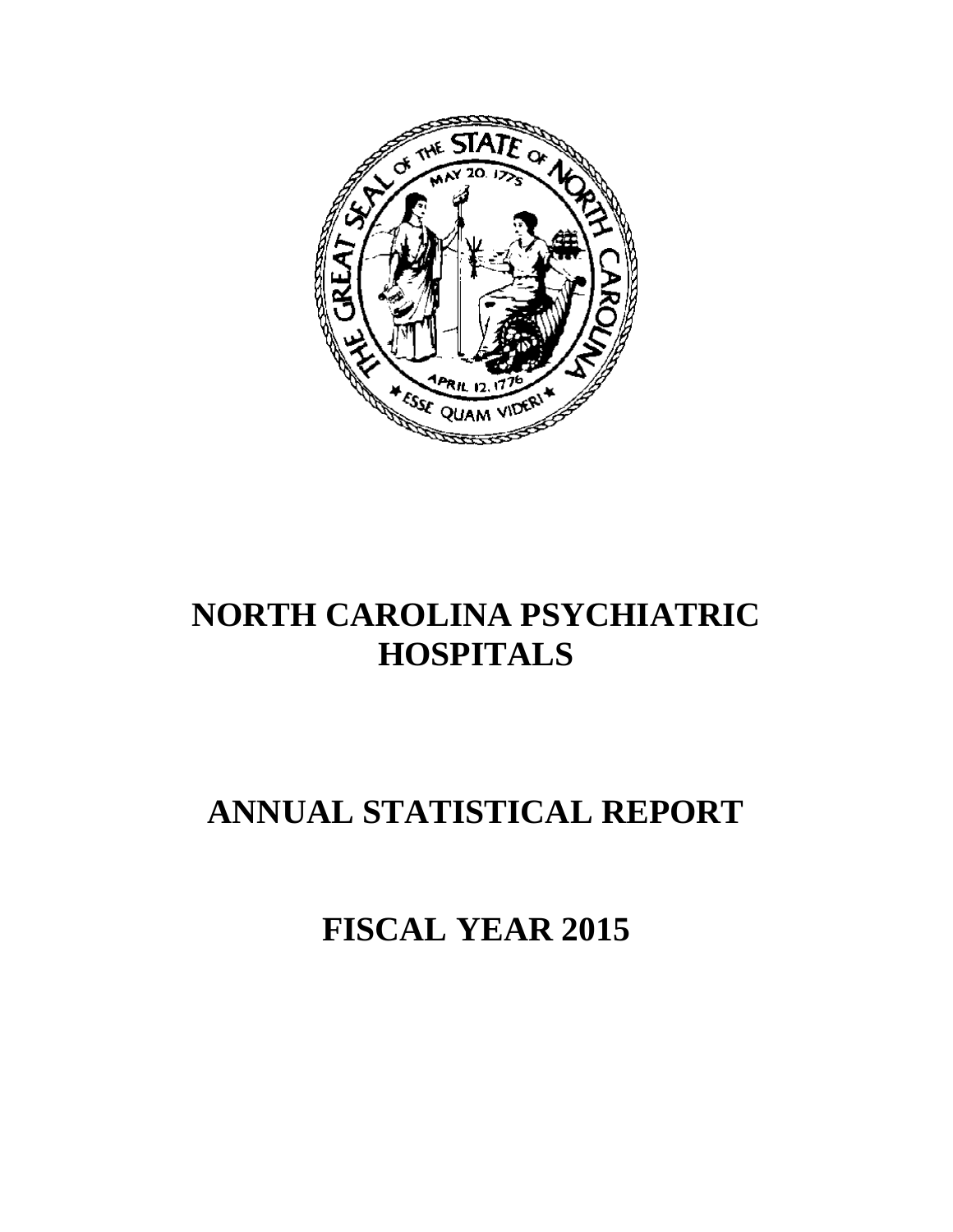**TITLE:** Annual Statistical Report North Carolina Psychiatric Hospitals Fiscal Year 2015

## **NUMBER OF PAGES:** 20

## **OFFICE OF PRIMARY RESPONSIBILITY:** Information Technology Section

Data Support Branch Division of Mental Health, Developmental Disabilities and Substance Abuse Services 3001 Mail Service Center Raleigh, N. C. 27699-3019 (919) 733-4460

## **PRINCIPAL AUTHOR OR COMPILER:** Bill Satterfield

Business & Technology Applications Analyst Matthew McMorran Business & Technology Applications Analyst Judy Boone Business Systems Analyst

**TYPED BY:** Bill Satterfield DMH/DD/SAS

**DATE:** May, 2015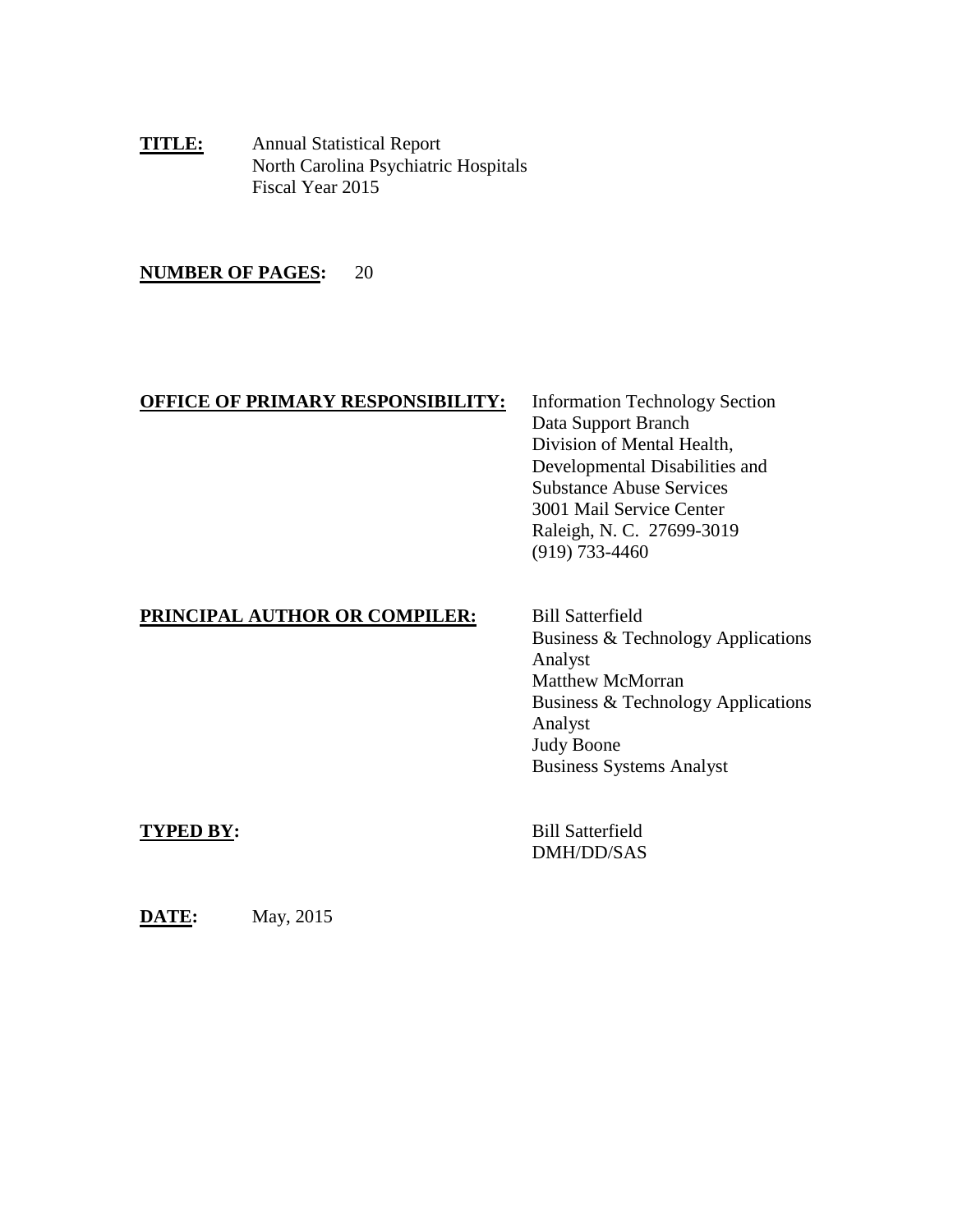This FY2014-2015 annual report on the three Psychiatric Hospitals is based on data extracted from the hospital's data system (HEARTS). The data extract is stored in the Division of Mental Health, Developmental Disabilities and Substance Abuse Service's Client Data Warehouse (CDW). Data on hospital resident population, admissions, discharges and persons served are presented. Incorporated in the report are eight tables and one graph. Discharges are shown including mean and median length of stay. The number of persons served and the rate of persons served per 100,000 population is shown for each county in the state.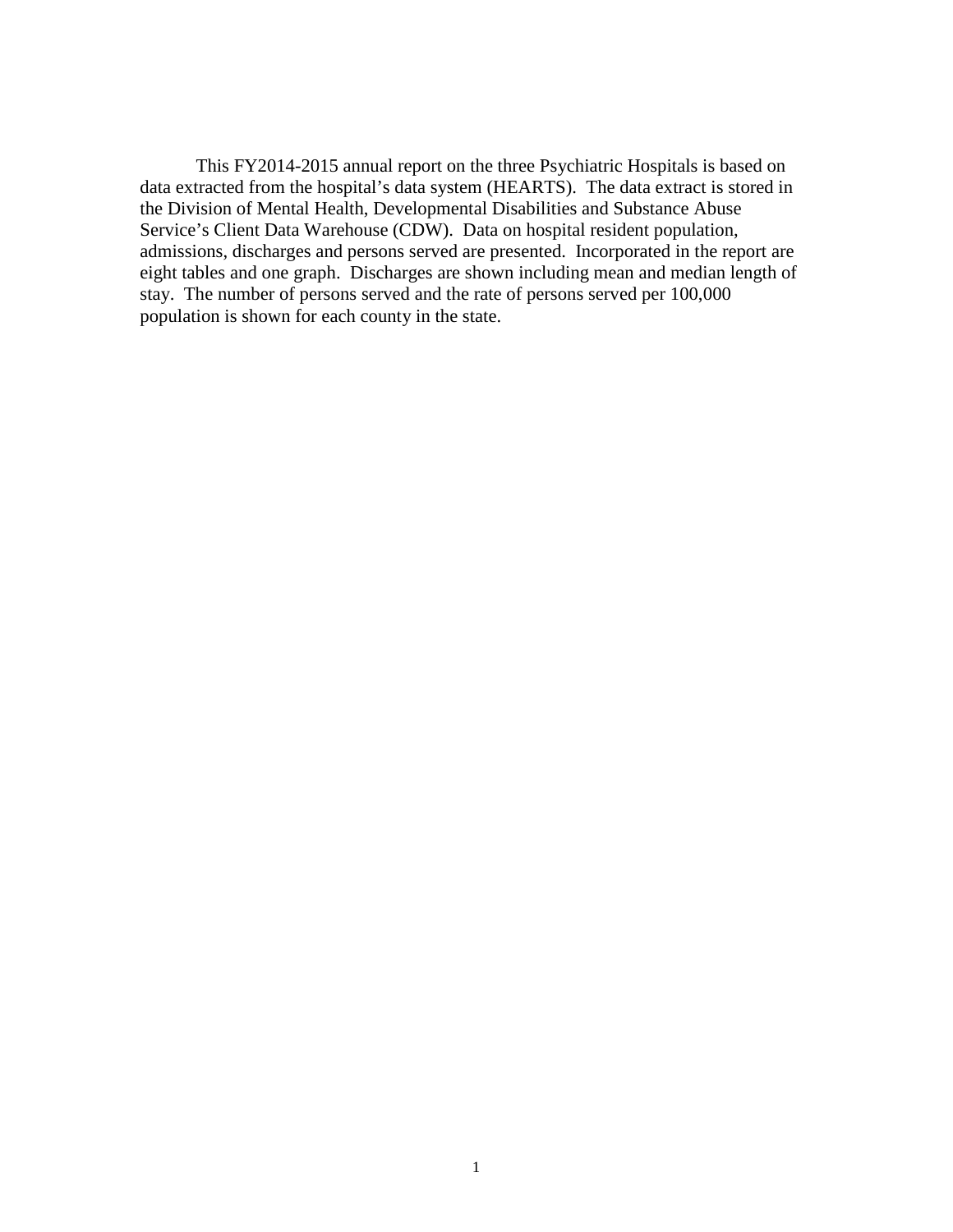## **MAJOR SERVICE INDICATORS**

Major service indicators for FY2014-2015 reported by the three hospitals show mixed trends in most indicators. The resident populations increased in 2015 when compared to 2014. The number of admissions decreased in 2015 when compared to 2014 by 270 admissions.

The number of persons served is the sum of the resident population and on leaves at the beginning of the fiscal year plus the number of admissions during the fiscal year. Table 2 shows the number of persons served by the three hospitals from each county in the state. Also shown for each county is the rate of persons served per 100,000 county population. Table 2-A shows the number of persons served by the three hospital's selected indicators.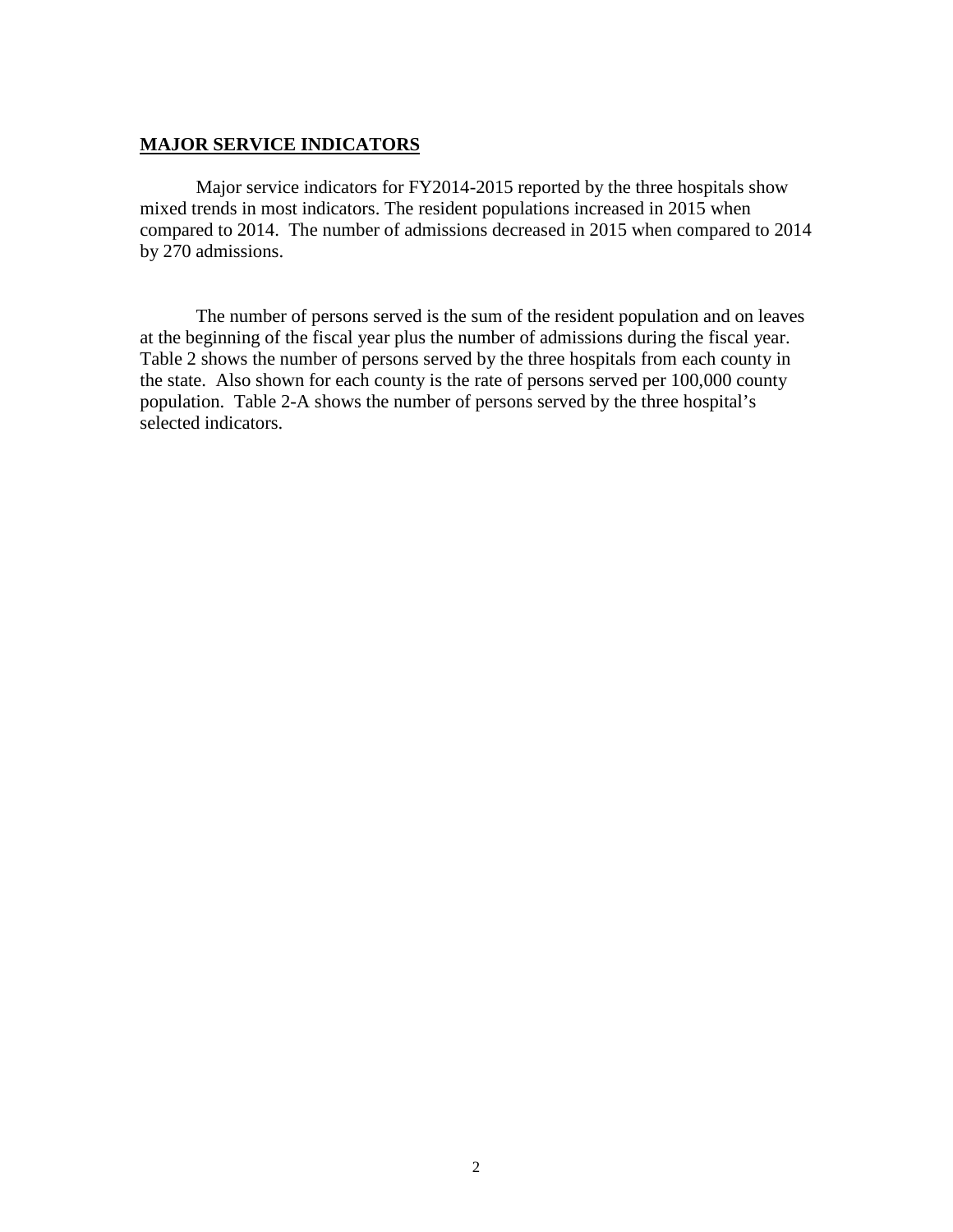#### TRENDS OF MAJOR SERVICE INDICATORS NORTH CAROLINA STATE PSYCHIATRIC HOSPITALS <u>TABLE 1</u>

| <b>SERVICE INDICATOR</b>                                  |          |                     |               |                  |                   |                   |                                |             |                  |                 | PERCENT CHANGE<br>FY2006 FY2007 FY2008 FY2009 FY2010 FY2011 FY2012 FY2013 FY2014 FY2015 FY 14 VS FY 15 VS |                              |
|-----------------------------------------------------------|----------|---------------------|---------------|------------------|-------------------|-------------------|--------------------------------|-------------|------------------|-----------------|-----------------------------------------------------------------------------------------------------------|------------------------------|
|                                                           |          |                     |               |                  |                   |                   |                                |             |                  |                 | <b>FY13</b>                                                                                               | FY <sub>14</sub>             |
| <b>RESIDENT POPULATION AND</b><br>ON LEAVES (JULY 1)*     | 1,048    | 1,079               | 1,073         | 770              | 833               | 784               | 763                            | 754         | 777              | 794             | 3.1%                                                                                                      | 2.2%                         |
|                                                           |          |                     |               |                  |                   |                   |                                |             |                  |                 |                                                                                                           |                              |
| TOTAL ADMISSIONS                                          | 17.244   |                     | 17,419 13,570 | 8,873            | 6,355             | 4,970             | 3,809                          | 3,210       | 2,752            | 2,482           | $-14.3%$                                                                                                  | $-9.8%$                      |
| PERSONS SERVED                                            | 18,292   | 18,498              | 14,643        | 9,643            | 7,188             | 5,754             | 4,572                          | 3,964       | 3,529            | 3,276           | $-11.0%$                                                                                                  | $-7.2%$                      |
| TOTAL DD, IND, DEATHS                                     | 17.212   | 17.430              | 13,643        | 8,811            | 6,405             | 4,987             | 3,820                          | 3,182       | 2,716            | 2.447           | $-14.6%$                                                                                                  | $-9.9%$                      |
| <b>Direct Discharges</b><br>Indirect Discharges<br>Deaths | 27<br>18 | 17,167 17,409<br>12 | 13,623<br>12  | 8,791<br>8<br>12 | 6,337<br>10<br>58 | 4,954<br>23<br>10 | 3,797<br>13<br>10 <sup>1</sup> | 3,165<br>10 | 2,701<br>12<br>3 | 2,432<br>11     | $-14.7%$<br>20.0%<br>$-57.1%$                                                                             | $-10.0%$<br>$-8.3%$<br>33.3% |
| AVERAGE DAILY POPULATION                                  | 1,137    | 1,137               | 1,091         | 878              | 864               | 772               | 764                            | 768         | 794              | 813             | 3.4%                                                                                                      | 2.4%                         |
| <b>RESIDENT POPULATION AND</b><br>ON LEAVES (JUNE 30)     | 1,080    | 1,068               | 1,000         | 832              | 783               | 767               | 752                            | 782         | 813              | 829             | 4.0%                                                                                                      | 2.0%                         |
| PERSONS SERVED<br>RATE PER /100,000                       | 207      | 205                 | 158           | 103              | 76                | 60                | 47                             | 41          | 35               | 33 <sup>1</sup> | $-14.6%$                                                                                                  | $-5.7%$                      |
| <b>ADMISSIONS</b><br>RATE PER/100,000                     | 195      | 193                 | 147           | 94               | 67                | 52                | 39                             | 33          | 28               | 25              | $-15.2%$                                                                                                  | $-10.7%$                     |
|                                                           |          |                     |               |                  |                   |                   |                                |             |                  |                 |                                                                                                           |                              |

NOTE: Excludes outpatients and visiting patients, includes transfers-in.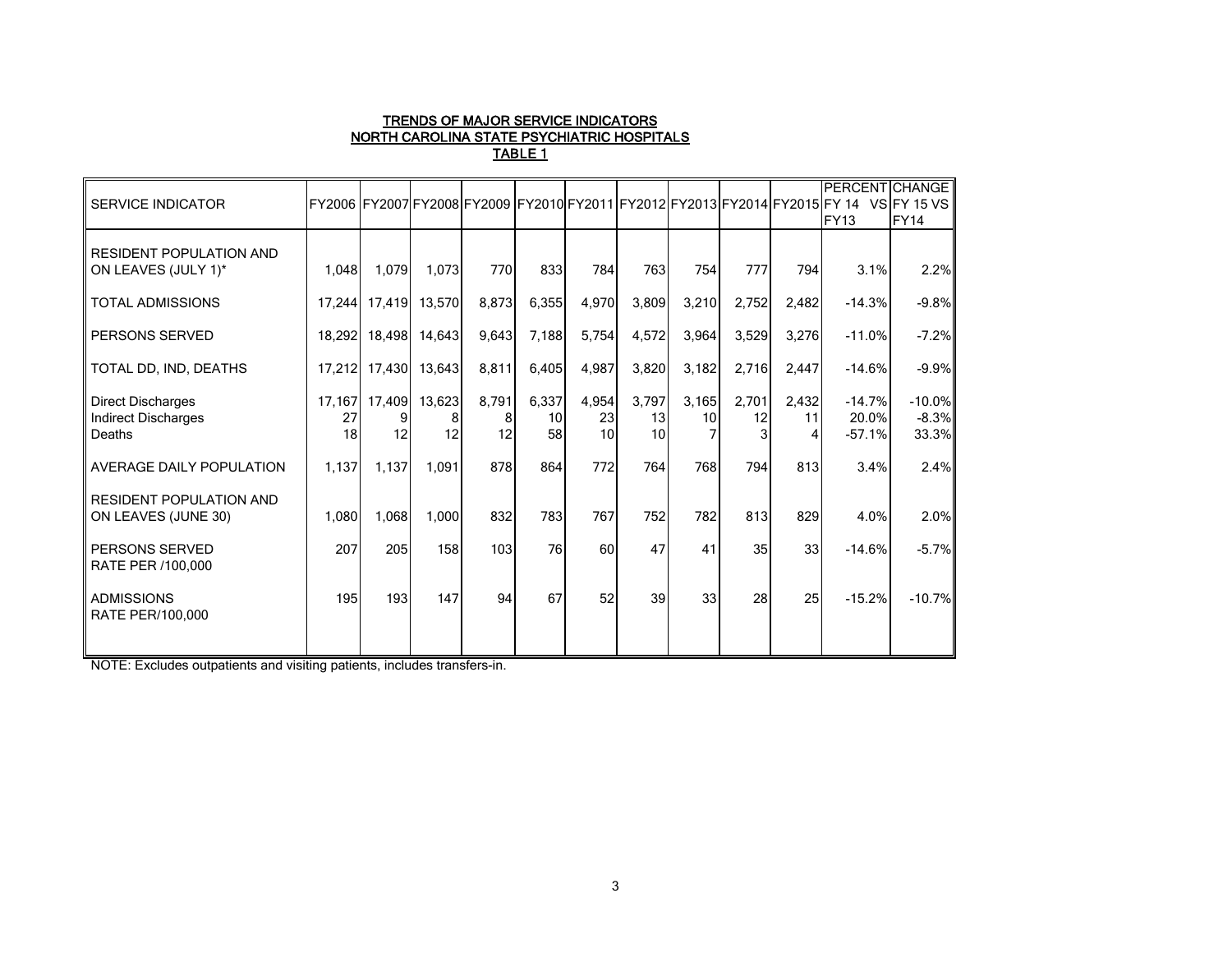**GRAPH 1**



The data presented in the graph above represents the total number of persons served at the three Psychiatric Hospitals for fiscal years 2006 to 2015. Persons served shows a 82% decrease from 18,292 in fiscal year 2006 to 3,276 in fiscal year 2015. .

NOTE: Excludes outpatients and visiting patients.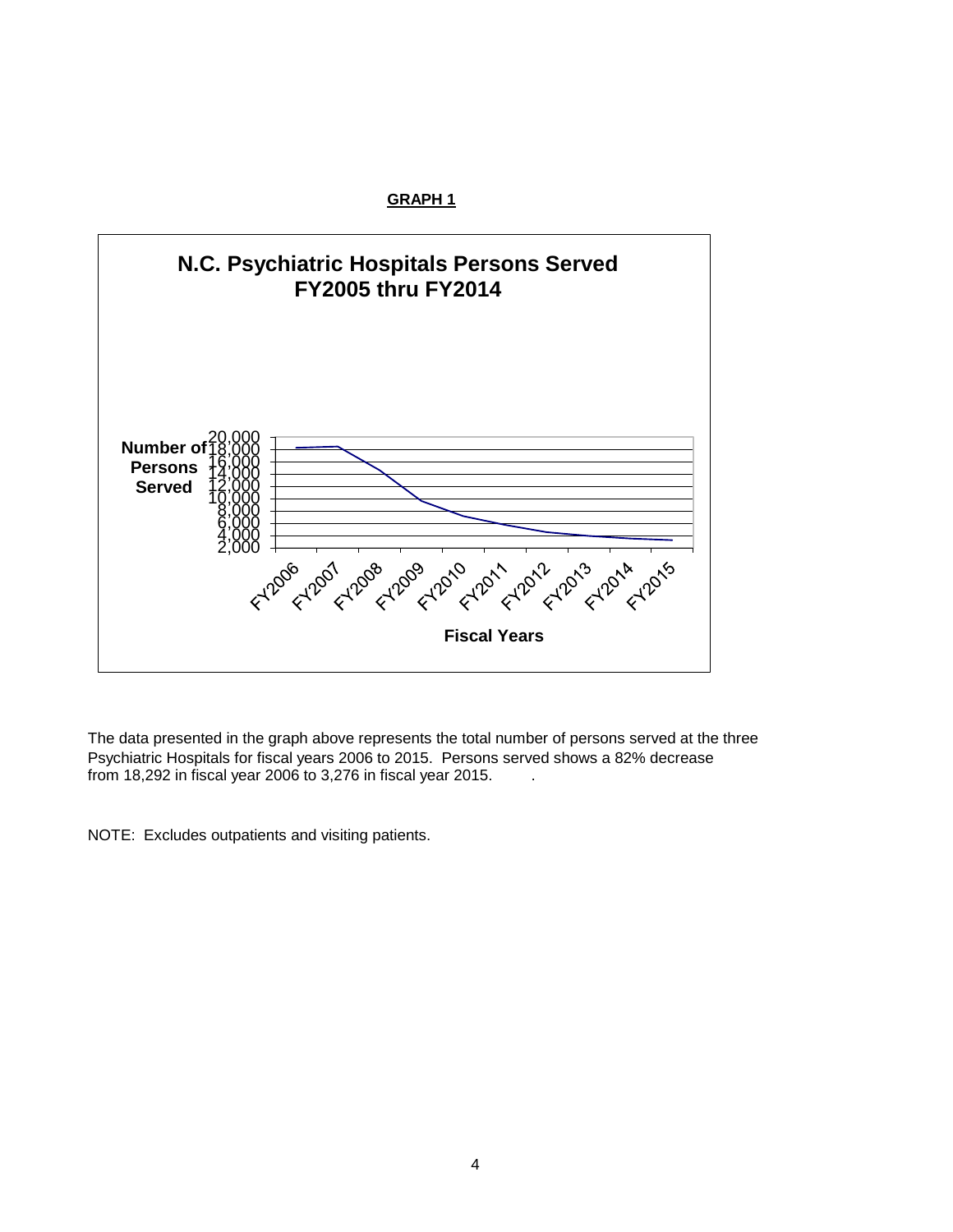#### NORTH CAROLINA STATE PSYCHIATRIC HOSPITALS BY LME AND COUNTY OF RESIDENCE PERSONS SERVED DURING FY2014-2015

### TABLE 2

| <b>STATE</b><br><b>AND</b><br><b>COUNTIES</b><br><b>NORTH CAROLINA</b>                                                                                                                                             | RES. POP.<br><b>AND ON</b><br><b>LEAVES</b><br>7/1/2014<br>$\sqrt{1}$                                                                       | <b>ADMIS-</b><br><b>SIONS</b><br>$\mathbf{r}$                                                                 | <b>PERSONS</b><br><b>SERVED</b><br>/3                                                              | <b>RATE**</b><br><b>PERSONS</b><br><b>SERVED</b><br><b>PER</b><br>100,000<br>POP. | <b>STATE</b><br><b>AND</b><br><b>COUNTIES</b><br><b>NORTH CAROLINA</b>                                                                                                                                                                                            | RES. POP.<br>AND ON<br><b>LEAVES</b><br>7/1/2014                                                                                                               | <b>ADMIS-</b><br><b>SIONS</b>                                                                                               | <b>PERSONS</b><br><b>SERVED</b>                                                                                | <b>RATE**</b><br><b>PERSONS</b><br><b>SERVED</b><br><b>PER</b><br>100,000<br>POP.                              |
|--------------------------------------------------------------------------------------------------------------------------------------------------------------------------------------------------------------------|---------------------------------------------------------------------------------------------------------------------------------------------|---------------------------------------------------------------------------------------------------------------|----------------------------------------------------------------------------------------------------|-----------------------------------------------------------------------------------|-------------------------------------------------------------------------------------------------------------------------------------------------------------------------------------------------------------------------------------------------------------------|----------------------------------------------------------------------------------------------------------------------------------------------------------------|-----------------------------------------------------------------------------------------------------------------------------|----------------------------------------------------------------------------------------------------------------|----------------------------------------------------------------------------------------------------------------|
| <b>STATE TOTAL/1</b>                                                                                                                                                                                               | 794                                                                                                                                         | 2,482                                                                                                         | 3,276                                                                                              | $\overline{33}$                                                                   |                                                                                                                                                                                                                                                                   |                                                                                                                                                                |                                                                                                                             |                                                                                                                |                                                                                                                |
| Alliance Behavioral<br>Cumberland<br>Durham<br>Johnston<br>Wake                                                                                                                                                    | 184<br>33<br>38<br>13<br>100                                                                                                                | 707<br>86<br>141<br>41<br>439                                                                                 | 891<br>119<br>179<br>54<br>539                                                                     | 36                                                                                | 49 Centerpoint<br>Davie<br>60 Forsyth<br>29 Rockingham<br>54 Stokes                                                                                                                                                                                               | 51<br>$\overline{c}$<br>35<br>11<br>3                                                                                                                          | 110<br>6<br>74<br>25<br>5                                                                                                   | 161<br>8<br>109<br>36<br>8                                                                                     | 29<br>19<br>30<br>39<br>17                                                                                     |
| <b>Cardinal Innovations</b><br>Alamance<br>Cabarrus<br>Caswell<br>Chatham<br>Davidson<br>Franklin<br>Granville<br>Halifax<br>Mecklenburg<br>Orange<br>Person<br>Rowan<br>Stanly<br><b>Jnion</b><br>Vance<br>Warren | 162<br>13<br>9<br>$\overline{c}$<br>$\overline{c}$<br>8<br>7<br>3<br>5<br>59<br>16<br>$\overline{2}$<br>16<br>6<br>5<br>7<br>$\overline{2}$ | 366<br>31<br>13<br>8<br>10<br>14<br>25<br>28<br>$\overline{7}$<br>111<br>41<br>13<br>19<br>3<br>20<br>20<br>3 | 528<br>44<br>22<br>10<br>12<br>22<br>32<br>31<br>12<br>170<br>57<br>15<br>35<br>9<br>25<br>27<br>5 | 50<br>38                                                                          | 21 Coastal Care<br>28 Brunswick<br>11 Carteret<br>42 New Hanover<br>17 Onslow<br>13 Pender<br>53 Eastpointe<br>23 Bladen<br>16 Columbus<br>40 Duplin<br>Edgecombe<br>25 Greene<br>15 Lenoir<br>11 Nash<br>60 Robeson<br>24 Sampson<br>Scotland<br>Wayne<br>Wilson | 40<br>14<br>$\overline{2}$<br>15<br>$\overline{7}$<br>$\overline{c}$<br>67<br>$\overline{\mathbf{c}}$<br>5<br>5<br>3<br>1<br>4<br>5<br>6<br>4<br>3<br>17<br>12 | 146<br>33<br>$\overline{7}$<br>80<br>16<br>10<br>317<br>3<br>16<br>16<br>26<br>6<br>12<br>22<br>24<br>34<br>13<br>106<br>39 | 186<br>47<br>9<br>95<br>23<br>12<br>384<br>5<br>21<br>21<br>29<br>7<br>16<br>27<br>30<br>38<br>16<br>123<br>51 | 28<br>39<br>13<br>43<br>12<br>21<br>47<br>14<br>36<br>35<br>52<br>33<br>27<br>29<br>23<br>59<br>45<br>98<br>62 |

 \*EXCLUDES VISITING PATIENTS AND OUTPATIENTS, INCLUDES TRANSFERS-IN \*\*PERSONS SERVED RATE PER 100,000 NC POPULATION

(2015 POPULATION PROJECTIONS)

/1 INCLUDES 9 OUT OF STATE RESIDENTS

/2 INCLUDES 35 OUT OF STATE RESIDENTS

/3 INCLUDES 44 OUT OF STATE RESIDENTS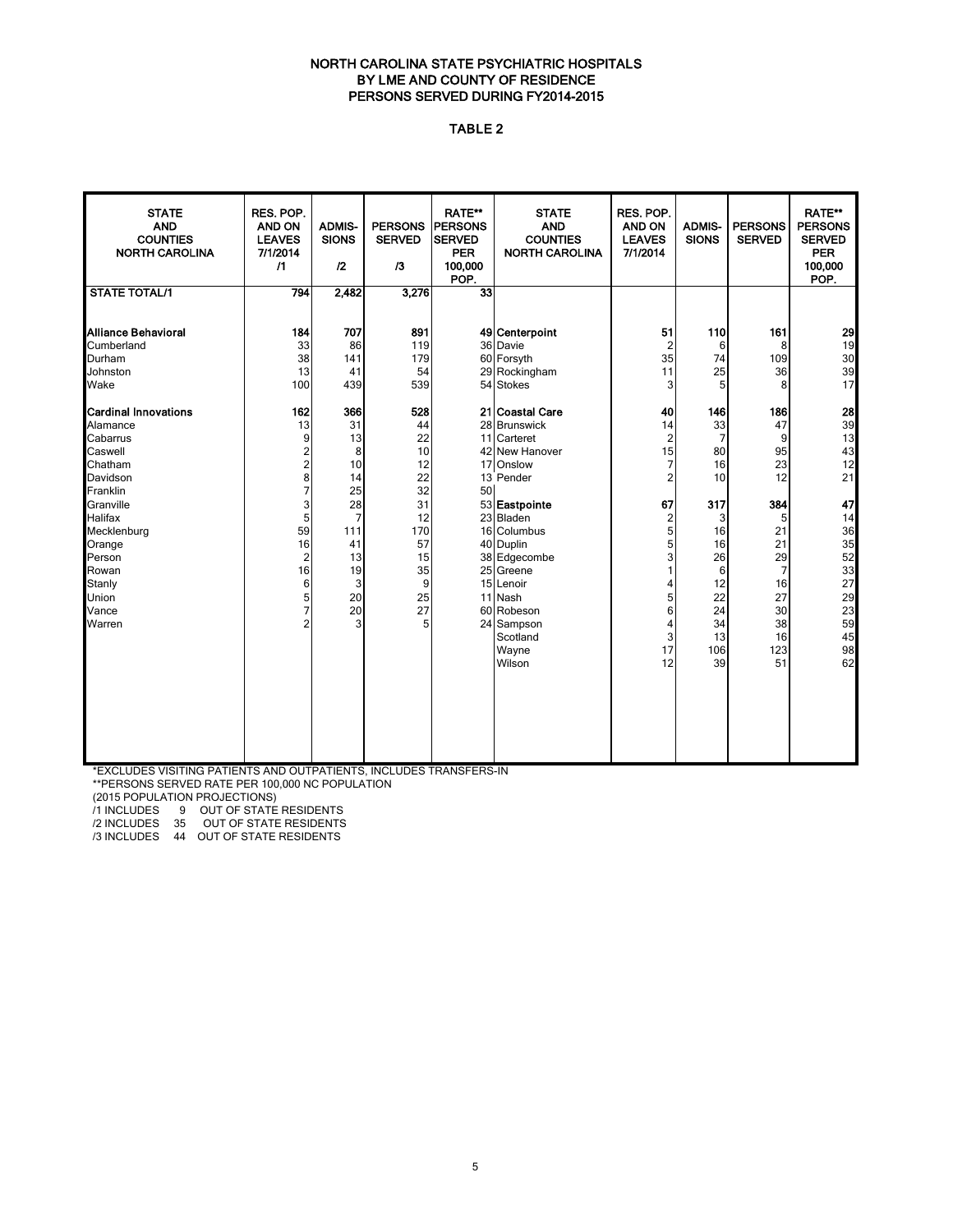#### NORTH CAROLINA STATE PSYCHIATRIC HOSPITALS BY LME AND COUNTY OF RESIDENCE PERSONS SERVED DURING FY2014-2015

#### TABLE 2

| <b>STATE</b><br><b>AND</b><br><b>COUNTIES</b><br><b>NORTH CAROLINA</b>                                                                                                                                               | RES. POP.<br>AND ON<br><b>LEAVES</b><br>7/1/2014<br>$\sqrt{1}$                                                                                                                                   | <b>ADMIS-</b><br><b>SIONS</b><br>$\mathbf{r}$                                                                                       | <b>PERSONS</b><br><b>SERVED</b><br>$\sqrt{3}$                                                                              | <b>RATE**</b><br><b>PERSONS</b><br><b>SERVED</b><br><b>PER</b><br>100,000<br>POP. | <b>STATE</b><br><b>AND</b><br><b>COUNTIES</b><br><b>NORTH CAROLINA</b>                                                                                                                                                                                                  | RES. POP.<br>AND ON<br><b>LEAVES</b><br>7/1/2014                                                                                                 | <b>ADMIS-</b><br><b>SIONS</b>                                                                                         | <b>PERSONS</b><br><b>SERVED</b>                                                                                                        | <b>RATE**</b><br><b>PERSONS</b><br><b>SERVED</b><br><b>PER</b><br>100,000<br>POP.                                          |
|----------------------------------------------------------------------------------------------------------------------------------------------------------------------------------------------------------------------|--------------------------------------------------------------------------------------------------------------------------------------------------------------------------------------------------|-------------------------------------------------------------------------------------------------------------------------------------|----------------------------------------------------------------------------------------------------------------------------|-----------------------------------------------------------------------------------|-------------------------------------------------------------------------------------------------------------------------------------------------------------------------------------------------------------------------------------------------------------------------|--------------------------------------------------------------------------------------------------------------------------------------------------|-----------------------------------------------------------------------------------------------------------------------|----------------------------------------------------------------------------------------------------------------------------------------|----------------------------------------------------------------------------------------------------------------------------|
| <b>STATE TOTAL/1</b>                                                                                                                                                                                                 | 794                                                                                                                                                                                              | 2,482                                                                                                                               | 3,276                                                                                                                      | $\overline{33}$                                                                   |                                                                                                                                                                                                                                                                         |                                                                                                                                                  |                                                                                                                       |                                                                                                                                        |                                                                                                                            |
| ЕСВН<br>Beaufort<br>Bertie<br>Camden<br>Chowan<br>Craven<br>Currituck<br>Dare<br>Gates<br>Hertford<br>Hyde<br>Jones<br>Martin<br>Northampton<br>Pamlico<br>Pasquotank<br>Perquimans<br>Pitt<br>Tyrrell<br>Washington | 39<br>3<br>3<br>0<br>$\mathbf 0$<br>5<br>$\Omega$<br>$\mathbf 0$<br>$\mathbf 0$<br>$\overline{2}$<br>$\mathbf 0$<br>$\Omega$<br>3<br>1<br>$\Omega$<br>4<br>$\overline{2}$<br>15<br>$\Omega$<br>1 | 136<br>15<br>4<br>1<br>4<br>20<br>$\overline{\mathbf{c}}$<br>5<br>0<br>5<br>0<br>2<br>5<br>4<br>4<br>7<br>3<br>50<br>$\pmb{0}$<br>5 | 175<br>18<br>7<br>1<br>4<br>25<br>$\mathbf 2$<br>5<br>0<br>7<br>0<br>2<br>8<br>5<br>4<br>11<br>5<br>65<br>$\mathbf 0$<br>6 | 29                                                                                | 28 Partners Behavioral<br>38 Burke<br>34 Catawba<br>10 Cleveland<br>27 Gaston<br>24 Iredell<br>8 Lincoln<br>14 Surry<br>0 Yadkin<br>0 Sandhills<br>19 Anson<br>34 Guilford<br>24 Harnett<br>30 Hoke<br>28 Lee<br>37 Montgomery<br>37 Moore<br>0 Randolph<br>47 Richmond | 70<br>17<br>8<br>6<br>11<br>15<br>5<br>6<br>$\overline{2}$<br>75<br>$\Omega$<br>46<br>13<br>3<br>3<br>1<br>$\overline{2}$<br>5<br>$\overline{2}$ | 142<br>44<br>18<br>15<br>14<br>29<br>9<br>9<br>4<br>256<br>8<br>131<br>51<br>5<br>28<br>$\mathbf{1}$<br>14<br>13<br>5 | 212<br>61<br>26<br>21<br>25<br>44<br>14<br>15<br>6<br>331<br>8<br>177<br>64<br>8<br>31<br>$\overline{2}$<br>16<br>18<br>$\overline{7}$ | 23<br>68<br>17<br>21<br>12<br>26<br>17<br>20<br>16<br>30<br>30<br>34<br>50<br>16<br>52<br>$\overline{7}$<br>17<br>13<br>15 |

\*EXCLUDES VISITING PATIENTS AND OUTPATIENTS, INCLUDES TRANSFERS-IN

\*\*PERSONS SERVED RATE PER 100,000 NC POPULATION

(2015 POPULATION PROJECTIONS)

/1 INCLUDES 9 OUT OF STATE RESIDENTS

/2 INCLUDES 35 OUT OF STATE RESIDENTS

/3 INCLUDES 44 OUT OF STATE RESIDENTS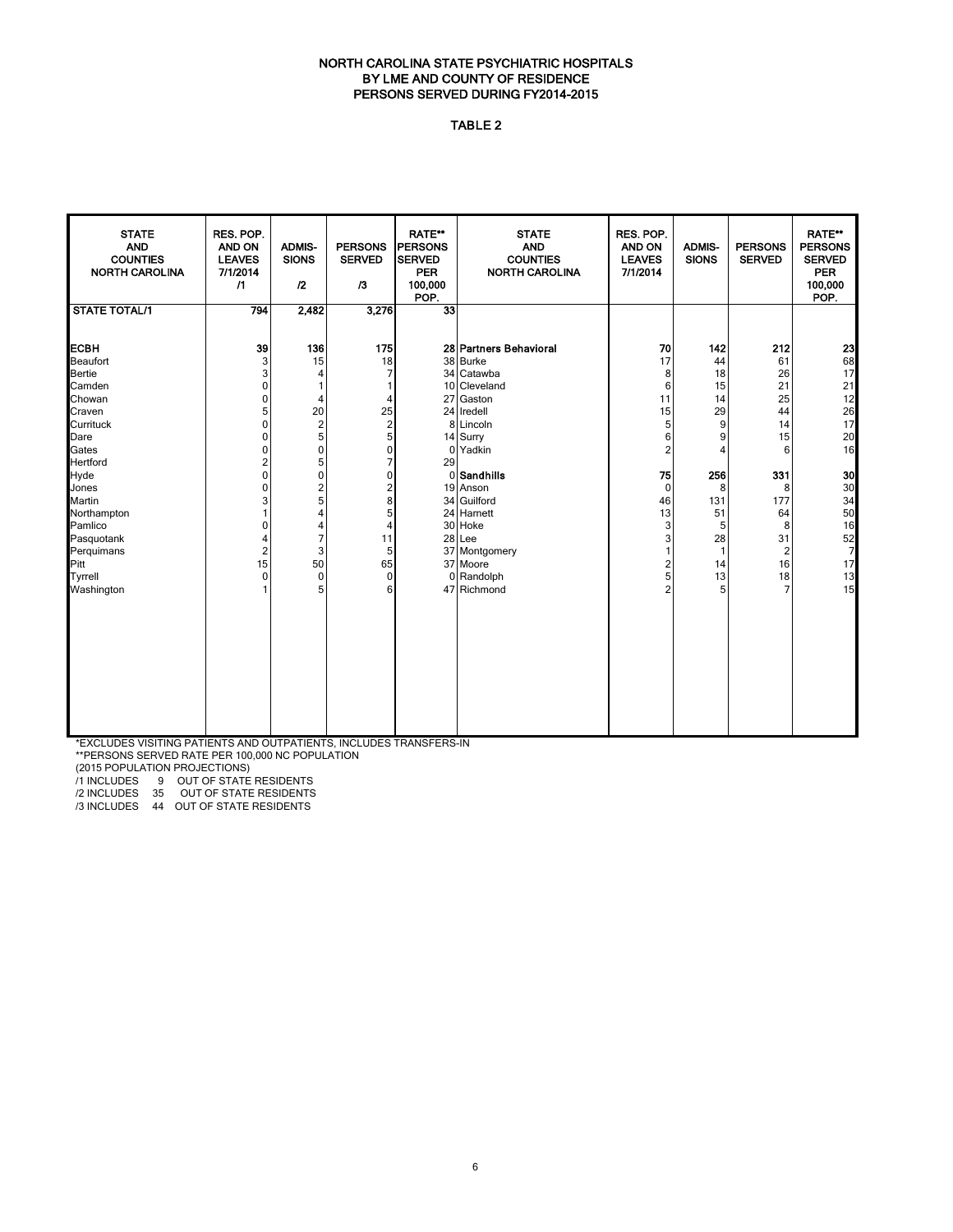#### NORTH CAROLINA STATE PSYCHIATRIC HOSPITALS BY LME AND COUNTY OF RESIDENCE PERSONS SERVED DURING FY2014-2015

#### TABLE 2

| <b>STATE</b><br><b>AND</b><br><b>COUNTIES</b><br><b>NORTH CAROLINA</b> | RES. POP.<br><b>AND ON</b><br><b>LEAVES</b><br>7/1/2014<br>$\sqrt{1}$ | <b>ADMIS-</b><br><b>SIONS</b><br>12 | <b>PERSONS</b><br><b>SERVED</b><br>13 | <b>RATE**</b><br><b>PERSONS</b><br><b>SERVED</b><br><b>PER</b><br>100,000<br>POP | <b>STATE</b><br><b>AND</b><br><b>COUNTIES</b><br><b>NORTH CAROLINA</b> | RES. POP.<br><b>AND ON</b><br><b>LEAVES</b><br>7/1/2014 | <b>ADMIS-</b><br><b>SIONS</b> | <b>PERSONS</b><br><b>SERVED</b> | RATE**<br><b>PERSONS</b><br><b>SERVED</b><br><b>PER</b><br>100,000<br>POP. |
|------------------------------------------------------------------------|-----------------------------------------------------------------------|-------------------------------------|---------------------------------------|----------------------------------------------------------------------------------|------------------------------------------------------------------------|---------------------------------------------------------|-------------------------------|---------------------------------|----------------------------------------------------------------------------|
| <b>STATE TOTAL/1</b>                                                   | 794                                                                   | 2,482                               | 3,276                                 | 33                                                                               |                                                                        |                                                         |                               |                                 |                                                                            |
| Smoky Mountain                                                         | 96                                                                    | 267                                 | 363                                   |                                                                                  | 33 Unknown                                                             |                                                         | 0                             | 1                               |                                                                            |
| Alexander                                                              | 2                                                                     | 5                                   | $\overline{7}$                        | 18                                                                               |                                                                        |                                                         |                               |                                 |                                                                            |
| Alleghany                                                              | 1                                                                     | $\mathbf 0$                         | 1                                     | 9                                                                                |                                                                        |                                                         |                               |                                 |                                                                            |
| Ashe                                                                   | 2                                                                     | $\overline{7}$<br>10                | 9<br>11                               | 33<br>61                                                                         |                                                                        |                                                         |                               |                                 |                                                                            |
| Avery<br>Buncombe                                                      | 33                                                                    | 42                                  | 75                                    | 29                                                                               |                                                                        |                                                         |                               |                                 |                                                                            |
| Caldwell                                                               | 7                                                                     | 27                                  | 34                                    | 41                                                                               |                                                                        |                                                         |                               |                                 |                                                                            |
| Cherokee                                                               | 2                                                                     | 9                                   | 11                                    | 40                                                                               |                                                                        |                                                         |                               |                                 |                                                                            |
| Clay                                                                   | 0                                                                     | 3                                   | 3                                     | 28                                                                               |                                                                        |                                                         |                               |                                 |                                                                            |
| Graham                                                                 | 0                                                                     | $\overline{2}$                      | $\overline{\mathbf{c}}$               | 22                                                                               |                                                                        |                                                         |                               |                                 |                                                                            |
| Haywood                                                                | 3                                                                     | 13                                  | 16                                    | 27                                                                               |                                                                        |                                                         |                               |                                 |                                                                            |
| Henderson                                                              | 13                                                                    | 30                                  | 43                                    | 38                                                                               |                                                                        |                                                         |                               |                                 |                                                                            |
| Jackson                                                                | 0                                                                     | 16                                  | 16                                    | 39                                                                               |                                                                        |                                                         |                               |                                 |                                                                            |
| Macon                                                                  | 3                                                                     | 3                                   | 6                                     | 17                                                                               |                                                                        |                                                         |                               |                                 |                                                                            |
| Madison                                                                | $\mathbf 0$                                                           | 3                                   | 3                                     | 14                                                                               |                                                                        |                                                         |                               |                                 |                                                                            |
| <b>McDowell</b>                                                        | 10                                                                    | 22                                  | 32                                    | 71                                                                               |                                                                        |                                                         |                               |                                 |                                                                            |
| Mitchell                                                               | $\Omega$                                                              | 3                                   | 3                                     | 19                                                                               |                                                                        |                                                         |                               |                                 |                                                                            |
| Polk                                                                   |                                                                       | 5                                   | 6                                     | 29                                                                               |                                                                        |                                                         |                               |                                 |                                                                            |
| Rutherford                                                             | 7                                                                     | 34                                  | 41                                    | 61                                                                               |                                                                        |                                                         |                               |                                 |                                                                            |
| Swain                                                                  |                                                                       | 6                                   | 7                                     | 47                                                                               |                                                                        |                                                         |                               |                                 |                                                                            |
| Transylvania                                                           |                                                                       | 2                                   | 3                                     | 9                                                                                |                                                                        |                                                         |                               |                                 |                                                                            |
| Watauga                                                                | 3                                                                     | 10                                  | 13                                    | 24                                                                               |                                                                        |                                                         |                               |                                 |                                                                            |
| Wilkes                                                                 | 6                                                                     | 12                                  | 18                                    | 26                                                                               |                                                                        |                                                         |                               |                                 |                                                                            |
| Yancey                                                                 | 0                                                                     | 3                                   | 3                                     | 17                                                                               |                                                                        |                                                         |                               |                                 |                                                                            |
|                                                                        |                                                                       |                                     |                                       |                                                                                  |                                                                        |                                                         |                               |                                 |                                                                            |
|                                                                        |                                                                       |                                     |                                       |                                                                                  |                                                                        |                                                         |                               |                                 |                                                                            |

\*EXCLUDES VISITING PATIENTS AND OUTPATIENTS, INCLUDES TRANSFERS-IN

\*\*PERSONS SERVED RATE PER 100,000 NC POPULATION

(2015 POPULATION PROJECTIONS)

/1 INCLUDES 9 OUT OF STATE RESIDENTS

/2 INCLUDES 35 OUT OF STATE RESIDENTS /3 INCLUDES 44 OUT OF STATE RESIDENTS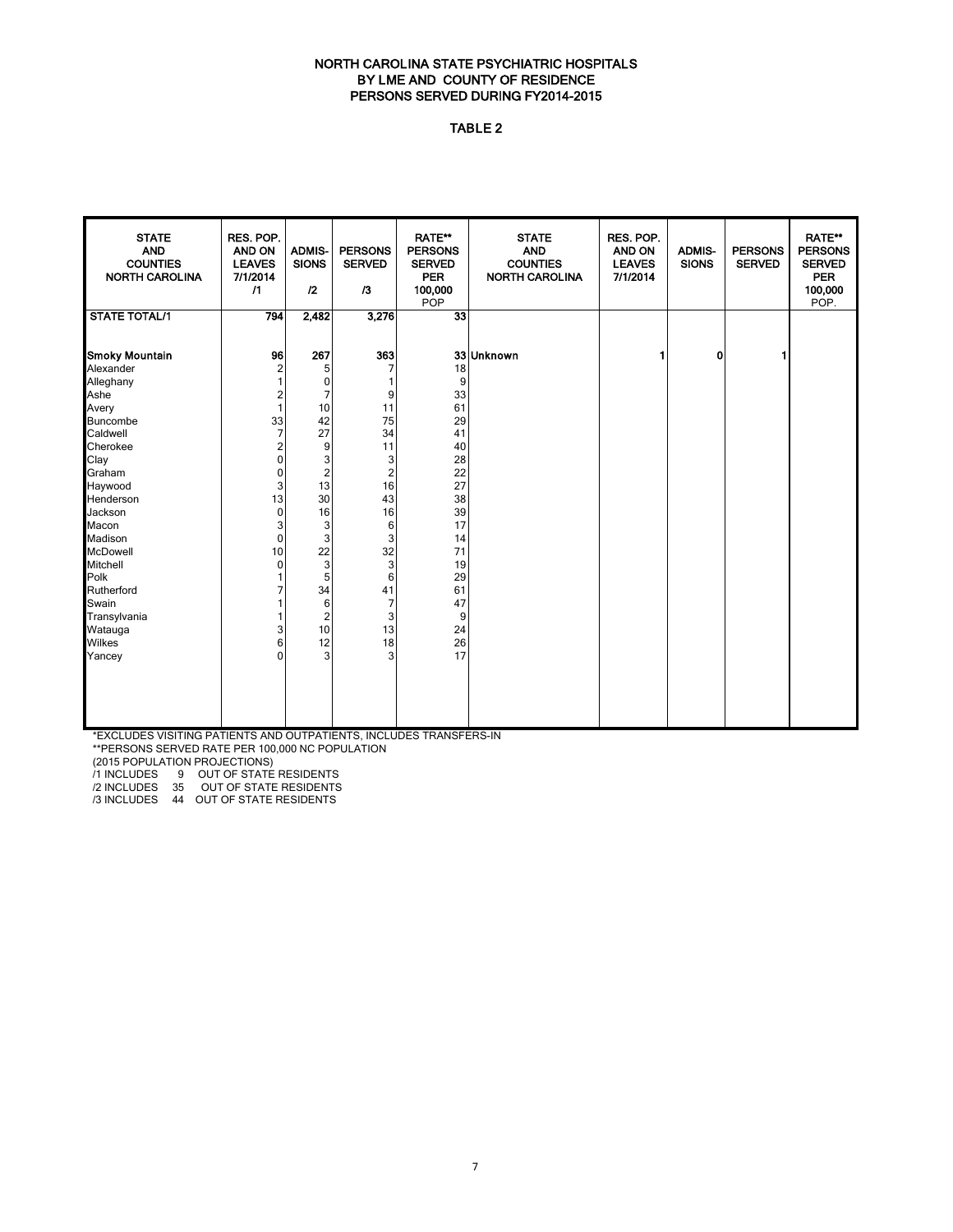#### <u>NORTH CAROLINA STATE PSYCHIATRIC HOSPITALS</u> <u>BY LME AND RESPONSIBLE COUNTY</u> PERSONS SERVED DURING FY2014-2015 TABLE 2

| <b>STATE</b><br><b>AND</b><br><b>COUNTIES</b><br><b>NORTH CAROLINA</b> | RES. POP.<br><b>AND ON</b><br><b>LEAVES</b><br>7/1/2014<br>$\sqrt{1}$ | <b>ADMIS-</b><br><b>SIONS</b><br>12 | <b>PERSONS</b><br><b>SERVED</b><br>/3 | <b>RATE**</b><br><b>IPERSONS</b><br><b>SERVED</b><br><b>PER</b><br>100,000<br>POP. | <b>STATE</b><br><b>AND</b><br><b>COUNTIES</b><br><b>NORTH CAROLINA</b> | <b>RES. POP.</b><br><b>AND ON</b><br><b>LEAVES</b><br>7/1/2014 | <b>ADMIS-</b><br><b>SIONS</b> | <b>PERSONS</b><br><b>SERVED</b> | <b>RATE**</b><br><b>PERSONS</b><br><b>SERVED</b><br><b>PER</b><br>100,000<br>POP. |
|------------------------------------------------------------------------|-----------------------------------------------------------------------|-------------------------------------|---------------------------------------|------------------------------------------------------------------------------------|------------------------------------------------------------------------|----------------------------------------------------------------|-------------------------------|---------------------------------|-----------------------------------------------------------------------------------|
| <b>STATE TOTAL/1</b>                                                   | 794                                                                   | 2,482                               | 3.276                                 | $\overline{33}$                                                                    |                                                                        |                                                                |                               |                                 |                                                                                   |
| Alliance Behavioral                                                    | 175                                                                   | 698                                 | 873                                   |                                                                                    | 48 Centerpoint                                                         | 46                                                             | 111                           | 157                             | 29                                                                                |
| Wake                                                                   | 90                                                                    | 418                                 | 508                                   |                                                                                    | 51 Davie                                                               | 1                                                              | 6                             | 7                               | 17                                                                                |
| Johnston                                                               | 11                                                                    | 40                                  | 51                                    |                                                                                    | 28 Stokes                                                              | 3                                                              | 6                             | 9                               | 19                                                                                |
| Cumberland                                                             | 36                                                                    | 94                                  | 130                                   |                                                                                    | 39 Forsyth                                                             | 36                                                             | 78                            | 114                             | 31                                                                                |
| Durham                                                                 | 38                                                                    | 146                                 | 184                                   |                                                                                    | 62 Rockingham                                                          | 6                                                              | 21                            | 27                              | 29                                                                                |
| <b>Cardinal Innovations</b>                                            | 167                                                                   | 377                                 | 544                                   |                                                                                    | 22 Coastal Care                                                        | 41                                                             | 147                           | 188                             | 28                                                                                |
| Person                                                                 |                                                                       | 15                                  | 16                                    |                                                                                    | 41 Carteret                                                            | 3                                                              | 8                             | 11                              | 16                                                                                |
| Mecklenburg                                                            | 63                                                                    | 116                                 | 179                                   |                                                                                    | 17 Pender                                                              | $\overline{c}$                                                 | $\overline{7}$                | 9                               | 16                                                                                |
| Cabarrus                                                               | 13                                                                    | 13                                  | 26                                    |                                                                                    | 13 Brunswick                                                           | 13                                                             | 34                            | 47                              | 39                                                                                |
| Halifax                                                                | 6                                                                     | 8                                   | 14                                    |                                                                                    | 26 New Hanover                                                         | 15                                                             | 76                            | 91                              | 41                                                                                |
| Warren                                                                 | 2                                                                     | $\overline{2}$                      | 4                                     |                                                                                    | 19 Onslow                                                              | 8                                                              | 22                            | 30                              | 15                                                                                |
| Vance                                                                  | 6                                                                     | 24                                  | 30                                    | 67                                                                                 |                                                                        |                                                                |                               |                                 |                                                                                   |
| Union                                                                  | 5                                                                     | 19                                  | 24                                    |                                                                                    | 11 Eastpointe                                                          | 72                                                             | 311                           | 383                             | 46                                                                                |
| Stanly                                                                 | 6                                                                     | $\overline{2}$                      | 8                                     |                                                                                    | 13 Wilson                                                              | 9                                                              | 35                            | 44                              | 54                                                                                |
| Alamance                                                               | 14                                                                    | 33                                  | 47                                    |                                                                                    | 30 Columbus                                                            | 5                                                              | 17                            | 22                              | 38                                                                                |
| Chatham                                                                | $\overline{2}$                                                        | 10                                  | 12                                    |                                                                                    | 17 Wayne                                                               | 24                                                             | 107                           | 131                             | 104                                                                               |
| Rowan                                                                  | 14                                                                    | 20                                  | 34                                    |                                                                                    | 25 Sampson                                                             | 3                                                              | 35                            | 38                              | 59                                                                                |
| Davidson                                                               | 11                                                                    | 15                                  | 26                                    |                                                                                    | 16 Duplin                                                              | 3                                                              | 17                            | 20                              | 33                                                                                |
| Granville                                                              | $\overline{4}$                                                        | 29                                  | 33                                    |                                                                                    | 57 Greene                                                              | $\mathbf 0$                                                    | 5                             | 5                               | 23                                                                                |
| Caswell                                                                | $\overline{c}$                                                        | $\overline{7}$                      | 9                                     |                                                                                    | 38 Edgecombe                                                           | 6                                                              | 27                            | 33                              | 60                                                                                |
| Franklin                                                               | $\overline{4}$                                                        | 27                                  | 31                                    |                                                                                    | 49 Nash                                                                | $\overline{\mathbf{4}}$                                        | 18                            | 22                              | 23                                                                                |
| Orange                                                                 | 14                                                                    | 37                                  | 51                                    |                                                                                    | 36 Scotland                                                            | $\overline{\mathbf{c}}$                                        | 13                            | 15                              | 42                                                                                |
|                                                                        |                                                                       |                                     |                                       |                                                                                    | Robeson                                                                | 6                                                              | 21                            | 27                              | 20                                                                                |
|                                                                        |                                                                       |                                     |                                       |                                                                                    | Bladen                                                                 | 3                                                              | 4                             | $\overline{7}$                  | 20                                                                                |
|                                                                        |                                                                       |                                     |                                       |                                                                                    | Lenoir                                                                 | $\overline{7}$                                                 | 12                            | 19                              | 32                                                                                |
|                                                                        |                                                                       |                                     |                                       |                                                                                    |                                                                        |                                                                |                               |                                 |                                                                                   |

\*EXCLUDES VISITING PATIENTS AND OUTPATIENTS, INCLUDES TRANSFERS-IN

\*\*PERSONS SERVED RATE PER 100,000 NC POPULATION

(2015 POPULATION PROJECTIONS)

/1 INCLUDES 7 OUT OF STATE RESIDENTS

/2 INCLUDES 31 OUT OF STATE RESIDENTS

/3 INCLUDES 38 OUT OF STATE RESIDENTS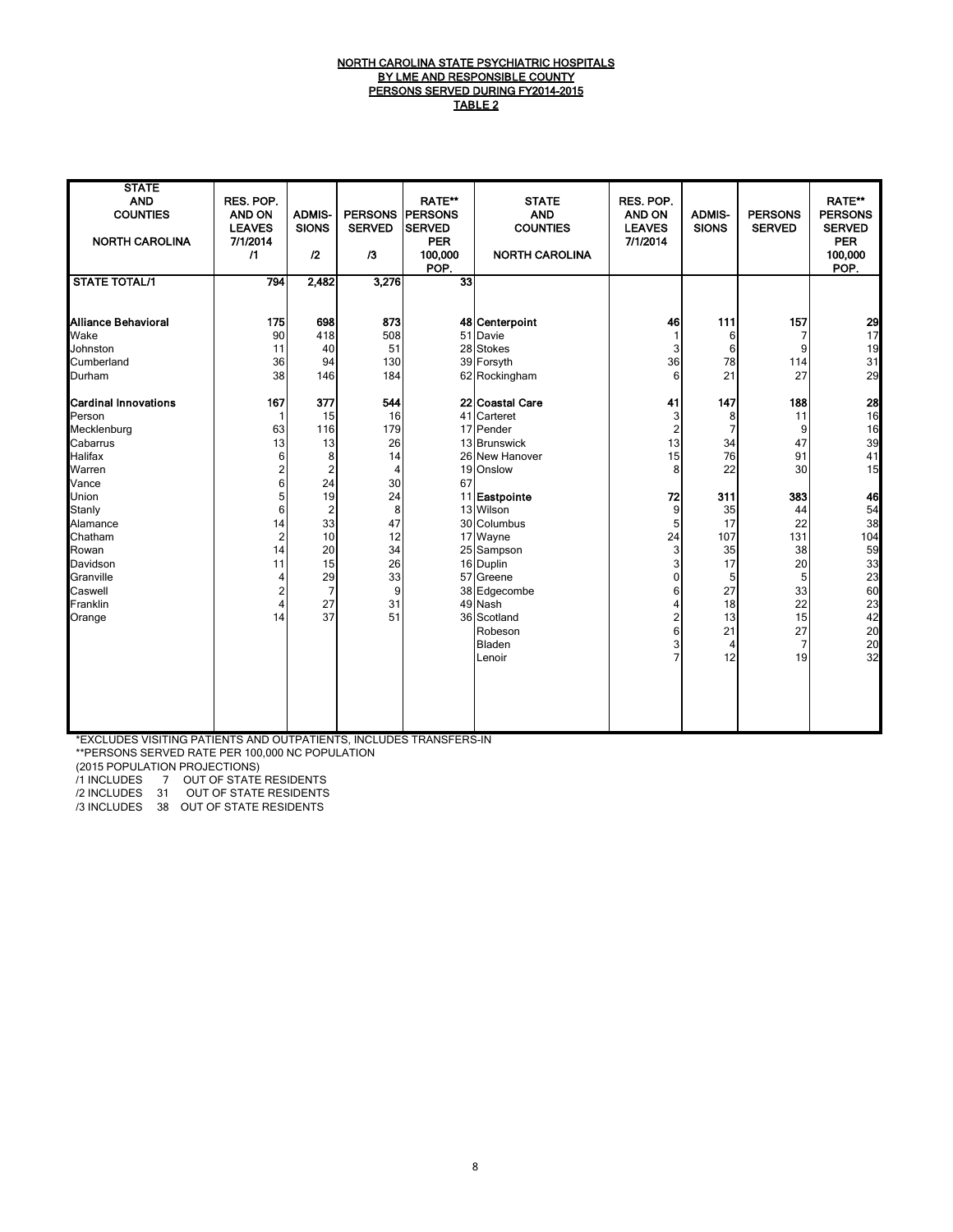#### <u>NORTH CAROLINA STATE PSYCHIATRIC HOSPITALS</u> <u>BY LME AND RESPONSIBLE COUNTY</u> PERSONS SERVED DURING FY2014-2015 <u>TABLE 2</u>

| <b>STATE</b><br><b>AND</b><br><b>COUNTIES</b><br><b>NORTH CAROLINA</b>                                                                                                                                                              | RES. POP.<br>AND ON<br><b>LEAVES</b><br>7/1/2014<br>$\sqrt{1}$                                                                                | <b>ADMIS-</b><br><b>SIONS</b><br>$\mathfrak{p}$                                                                 | <b>PERSONS</b><br><b>SERVED</b><br>/3                                                                                              | <b>RATE**</b><br><b>PERSONS</b><br><b>SERVED</b><br>PER<br>100,000<br>POP | <b>STATE</b><br><b>AND</b><br><b>COUNTIES</b><br><b>NORTH CAROLINA</b>                                                                                                                                                                                                           | RES. POP.<br><b>AND ON</b><br><b>LEAVES</b><br>7/1/2014                                                       | <b>ADMIS-</b><br><b>SIONS</b>                                                                                            | <b>PERSONS</b><br><b>SERVED</b>                                                                                             | <b>RATE**</b><br><b>PERSONS</b><br><b>SERVED</b><br><b>PER</b><br>100,000<br>POP.                                                                                        |
|-------------------------------------------------------------------------------------------------------------------------------------------------------------------------------------------------------------------------------------|-----------------------------------------------------------------------------------------------------------------------------------------------|-----------------------------------------------------------------------------------------------------------------|------------------------------------------------------------------------------------------------------------------------------------|---------------------------------------------------------------------------|----------------------------------------------------------------------------------------------------------------------------------------------------------------------------------------------------------------------------------------------------------------------------------|---------------------------------------------------------------------------------------------------------------|--------------------------------------------------------------------------------------------------------------------------|-----------------------------------------------------------------------------------------------------------------------------|--------------------------------------------------------------------------------------------------------------------------------------------------------------------------|
| <b>STATE TOTAL/1</b>                                                                                                                                                                                                                | 794                                                                                                                                           | 2,482                                                                                                           | 3,276                                                                                                                              | $\overline{33}$                                                           |                                                                                                                                                                                                                                                                                  |                                                                                                               |                                                                                                                          |                                                                                                                             |                                                                                                                                                                          |
| ІЕСВН<br><b>Bertie</b><br>Currituck<br>Chowan<br>Camden<br>Washington<br>Tyrrell<br>Hyde<br>Northampton<br>Dare<br>Martin<br>Perquimans<br>Pitt<br>Gates<br><b>Beaufort</b><br>Jones<br>Craven<br>Pasquotank<br>Hertford<br>Pamlico | 45<br>3<br>0<br>0<br>0<br>0<br>0<br>$\overline{c}$<br>$\mathbf{0}$<br>3<br>$\overline{\mathbf{c}}$<br>17<br>0<br>2<br>6<br>4<br>4<br>$\Omega$ | 139<br>5<br>3<br>5<br>5<br>0<br>0<br>5<br>5<br>6<br>4<br>46<br>$\Omega$<br>14<br>$\overline{2}$<br>19<br>7<br>8 | 184<br>8<br>3<br>5<br>6<br>0<br>0<br>$\overline{7}$<br>5 <sup>1</sup><br>9<br>6<br>63<br>$\mathbf{0}$<br>16<br>3<br>25<br>11<br>12 | 14                                                                        | <b>30 Partners Behavioral</b><br>39 Surry<br>12 Iredell<br>34 Gaston<br>10 Lincoln<br>47 Cleveland<br>Catawba<br><b>Burke</b><br>33 Yadkin<br>38 Sandhills<br>44 Randolph<br>36 Anson<br>Hoke<br>34 Montgomery<br>29 Moore<br>24 Lee<br>28 Guilford<br>49 Richmond<br>30 Harnett | 70<br>$\overline{4}$<br>13<br>14<br>5<br>7<br>8<br>17<br>$\overline{2}$<br>78<br>6<br>0<br>3<br>49<br>3<br>12 | 139<br>8<br>28<br>17<br>10<br>17<br>17<br>38<br>4<br>262<br>16<br>$\overline{7}$<br>8<br>2<br>14<br>34<br>130<br>8<br>43 | 209<br>12<br>41<br>31<br>15<br>24<br>25<br>55<br>6<br>340<br>22<br>$\overline{7}$<br>11<br>3<br>17<br>35<br>179<br>11<br>55 | $\begin{array}{c} \n \textbf{23} \\ \n \textbf{16} \n \end{array}$<br>24<br>15<br>19<br>24<br>16<br>62<br>16<br>31<br>15<br>26<br>21<br>11<br>18<br>59<br>35<br>24<br>43 |

\*EXCLUDES VISITING PATIENTS AND OUTPATIENTS, INCLUDES TRANSFERS-IN

\*\*PERSONS SERVED RATE PER 100,000 NC POPULATION

(2015 POPULATION PROJECTIONS)

/1 INCLUDES 7 OUT OF STATE RESIDENTS

/2 INCLUDES 31 OUT OF STATE RESIDENTS /3 INCLUDES 38 OUT OF STATE RESIDENTS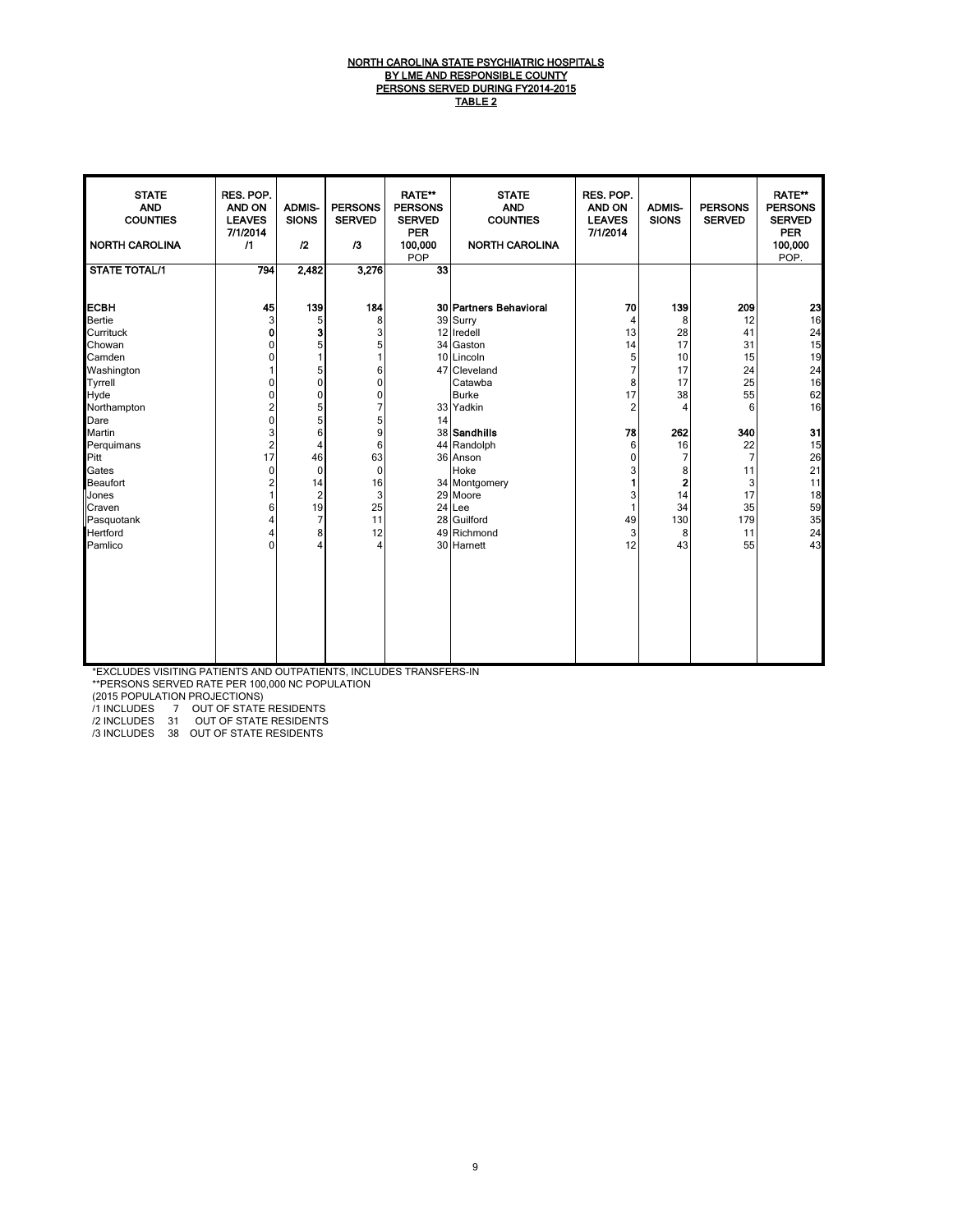#### <u>NORTH CAROLINA STATE PSYCHIATRIC HOSPITALS</u> <u>BY LME AND RESPONSIBLE COUNTY</u> PERSONS SERVED DURING FY2014-2015 TABLE 2

| <b>STATE</b><br><b>AND</b><br><b>COUNTIES</b><br><b>NORTH CAROLINA</b><br><b>STATE TOTAL/1</b>                                                                                                                                                                                                                            | RES. POP.<br><b>AND ON</b><br><b>LEAVES</b><br>7/1/2014<br>$\sqrt{1}$<br>794                                                              | <b>ADMIS-</b><br><b>SIONS</b><br>$\mathbf{r}$<br>2,482                                                                                                                                         | <b>PERSONS</b><br><b>SERVED</b><br>/3<br>3,276                                                                                                                               | <b>RATE**</b><br><b>PERSONS</b><br><b>SERVED</b><br><b>PER</b><br>100,000<br>POP.<br>33                                               | <b>STATE</b><br><b>AND</b><br><b>COUNTIES</b><br><b>NORTH CAROLINA</b> | RES. POP.<br><b>AND ON</b><br><b>LEAVES</b><br>7/1/2014 | <b>ADMIS-</b><br><b>SIONS</b> | <b>PERSONS</b><br><b>SERVED</b> | <b>RATE**</b><br><b>PERSONS</b><br><b>SERVED</b><br><b>PER</b><br>100,000<br>POP. |
|---------------------------------------------------------------------------------------------------------------------------------------------------------------------------------------------------------------------------------------------------------------------------------------------------------------------------|-------------------------------------------------------------------------------------------------------------------------------------------|------------------------------------------------------------------------------------------------------------------------------------------------------------------------------------------------|------------------------------------------------------------------------------------------------------------------------------------------------------------------------------|---------------------------------------------------------------------------------------------------------------------------------------|------------------------------------------------------------------------|---------------------------------------------------------|-------------------------------|---------------------------------|-----------------------------------------------------------------------------------|
| <b>Smoky Mountain</b><br>Sinony modif<br>Ashe<br>Avery<br>Transylvania<br>Cherokee<br>Rutherford<br>Yancey<br>Madison<br>Macon<br>Swain<br>Caldwell<br>Alexander<br>Watauga<br>Wilkes<br>Graham<br>Henderson<br>Alleghany<br>Mitchell<br>McDowell<br><br>Clay<br>Haywood<br>Jackson<br>Polk<br><b>Buncombe</b><br>Unknown | 92<br>$\overline{2}$<br>3<br>2<br>9<br>$\Omega$<br>0<br>3<br>9<br>3<br>2<br>0<br>8<br>$\Omega$<br>8<br>$\Omega$<br>3<br>0<br>3<br>30<br>3 | 264<br>7<br>7<br>3<br>$\overline{7}$<br>40<br>3<br>3<br>$\frac{3}{7}$<br>28<br>5<br>12<br>13<br>$\overline{c}$<br>27<br>$\mathbf 0$<br>4<br>15<br>$\boldsymbol{2}$<br>15<br>15<br>5<br>41<br>1 | 356<br>9<br>10<br>5<br>8<br>49<br>3<br>3<br>6<br>8<br>37<br>8<br>14<br>17<br>$\overline{2}$<br>35<br>1<br>$\overline{4}$<br>23<br>$\overline{2}$<br>18<br>15<br>8<br>71<br>4 | 33<br>56<br>15<br>29<br>73<br>17<br>14<br>17<br>53<br>45<br>21<br>26<br>24<br>22<br>31<br>9<br>25<br>51<br>18<br>30<br>36<br>38<br>28 | 33 Unknown                                                             | 1                                                       | 3                             | 4                               |                                                                                   |

\*EXCLUDES VISITING PATIENTS AND OUTPATIENTS, INCLUDES TRANSFERS-IN \*\*PERSONS SERVED RATE PER 100,000 NC POPULATION

(2015 POPULATION PROJECTIONS)

/1 INCLUDES 7 OUT OF STATE RESIDENTS

/2 INCLUDES 31 OUT OF STATE RESIDENTS

/3 INCLUDES 38 OUT OF STATE RESIDENTS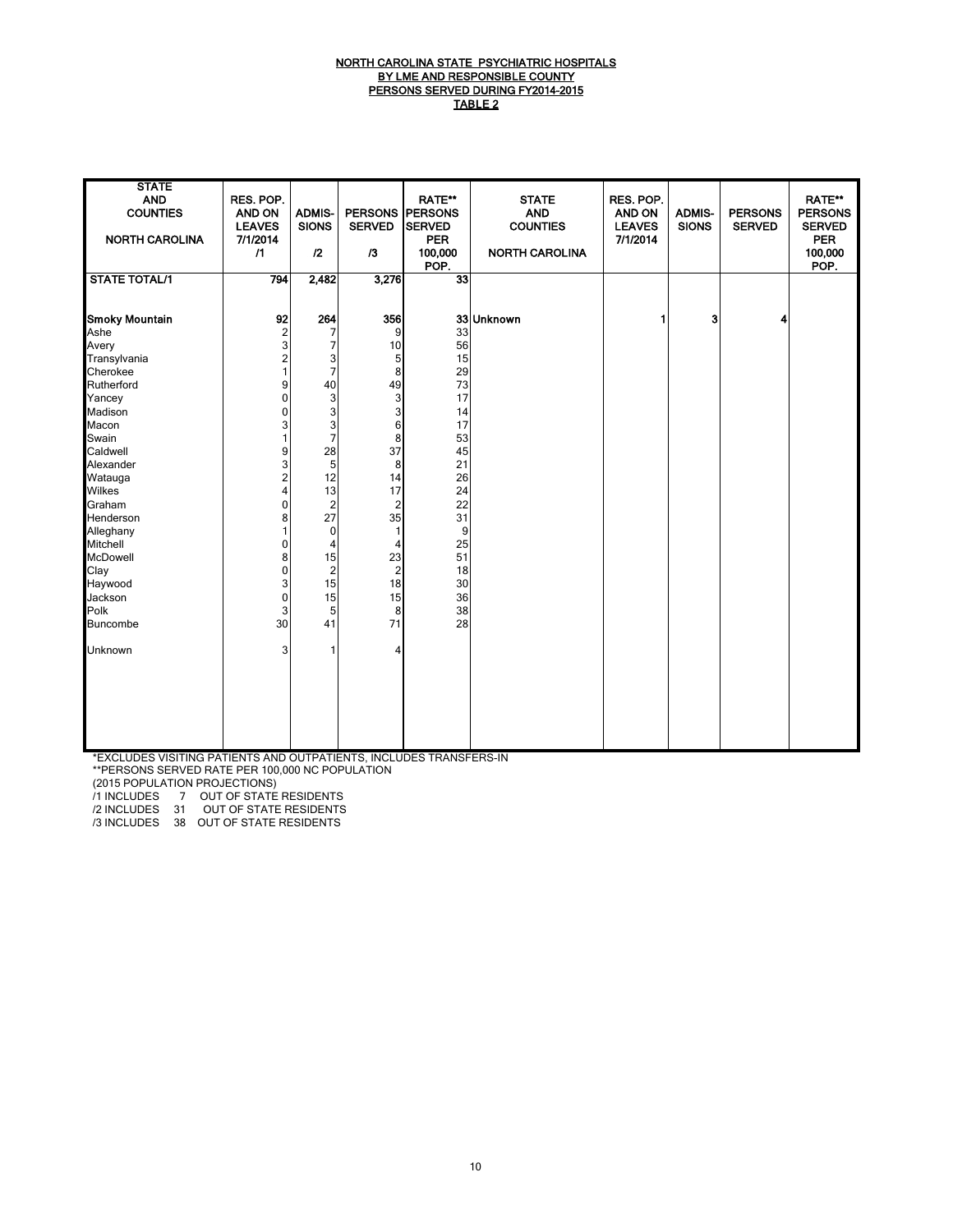#### <u>NORTH CAROLINA STATE PSYCHIATRIC HOSPITALS</u> \*\*TOTAL PERSONS SERVED FY2014-2015 TABLE 2-A

|                           | TOTAL          | TOTAL          | CENTRAL        |                |                         |
|---------------------------|----------------|----------------|----------------|----------------|-------------------------|
|                           | <b>PERCENT</b> | <b>NUMBER</b>  | REGIONAL       | <b>CHERRY</b>  | <b>BROUGHTON</b>        |
| TOTAL PERSONS SERVED      | 100.0%         | 3,276          | 1,591          | 842            | 843                     |
| *AGE GROUPS               |                |                |                |                |                         |
| $00 - 14$                 | 7.1%           | 231            | 136            | 54             | 41                      |
| $15 - 17$                 | 10.9%          | 357            | 152            | 125            | 80                      |
| 18-24                     | 11.8%          | 387            | 195            | 97             | 95                      |
| 25-34                     | 19.1%          | 627            | 297            | 157            | 173                     |
| 35-44                     | 15.2%          | 497            | 258            | 111            | 128                     |
| 45-54                     | 15.0%          | 492            | 221            | 123            | 148                     |
| 55-64                     | 14.5%          | 474            | 215            | 136            | 123                     |
| $65+$                     | 6.4%           | 211            | 117            | 39             | 55                      |
| <u>SEX</u>                |                |                |                |                |                         |
|                           | 61.5%          |                |                | 518            | 444                     |
| Males<br>Females          | 38.5%          | 2,015<br>1,261 | 1,053<br>538   | 324            | 399                     |
|                           |                |                |                |                |                         |
| <b>RACE</b>               |                |                |                |                |                         |
| White                     | 48.4%          | 1,587          | 663            | 354            | 570                     |
| <b>Black</b>              | 47.3%          | 1,548          | 840            | 457            | 251                     |
| American Indian           | 0.5%           | 18             | 6              | 6              | 6                       |
| Asian/Pac. Islander       | 0.6%           | 21             | 13             | 5              | 3                       |
| Unknown                   | 0.2%           | $\overline{7}$ | $\overline{7}$ | 0              | 0                       |
| Other                     | 2.9%           | 95             | 62             | 20             | 13                      |
| <b>ETHNIC ORIGIN</b>      |                |                |                |                |                         |
| Hispanic Mexican/American | 1.5%           | 49             | 22             | 12             | 15                      |
| Hispanic Puerto Rican     | 0.0%           | 0              | 0              | 0              | 0                       |
| Hispanic Cuban            | 0.1%           | $\overline{2}$ | 1              | 1              | 0                       |
| Hispanic Other            | 0.2%           | 7              | 5              | 1              | 1                       |
| Not Hispanic Origin       | 98.2%          | 3,218          | 1,563          | 828            | 827                     |
| Unknown                   | 0.0%           | 0              | 0              | 0              | 0                       |
| <b>COMMITMENT</b>         |                |                |                |                |                         |
| Voluntary                 | 9.1%           | 299            | 86             | 104            | 109                     |
| Involuntary               | 87.5%          | 2,868          | 1,399          | 736            | 733                     |
| Emergency                 | 1.2%           | 39             | 36             | $\overline{2}$ | 1                       |
| Criminal                  | 2.1%           | 70             | 70             | 0              | 0                       |
| Other                     | 0.0%           | 0              | 0              | 0              | 0                       |
| <b>DIAGNOSIS</b>          |                |                |                |                |                         |
| Alcohol Abuse             | 0.9%           | 28             | 16             | 7              | 5                       |
| Drug Abuse                | 3.8%           | 124            | 67             | 27             | 30                      |
| <b>Mental Retardation</b> | 0.9%           | 30             | 17             | 5              | 8                       |
| Schizophrenia             | 22.9%          | 749            | 337            | 212            | 200                     |
| Schizophreniform          | 0.1%           | $\overline{4}$ | $\overline{2}$ | 0              | $\overline{c}$          |
| Schizoaffective           | 18.2%          | 596            | 252            | 173            | 171                     |
| Bipolar                   | 8.0%           | 263            | 125            | 62             | 76                      |
| Adjustment                | 2.7%           | 90             | 42             | 25             | 23                      |
| Personality & Other       | 3.5%           | 115            | 60             | 15             | 40                      |
| Dysthymia                 | 0.3%           | 9              | $\overline{c}$ | 3              | $\overline{\mathbf{4}}$ |
| Major Depressive          | 12.5%          | 408            | 173            | 148            | 87                      |
| Other Psychotic           | 4.9%           | 160            | 111            | 37             | 12                      |
| Primary Degen. Dementia   | 0.0%           | 0              | 0              | 0              | 0                       |
| Other Org. Mental Disord. | 1.2%           | 39             | 33             | 4              | $\overline{2}$          |
| Conduct                   | 4.2%           | 136            | 60             | 37             | 39                      |
| Delusional                | 0.5%           | 17             | 7              | 1              | 9                       |
| All Other                 | 15.5%          | 508            | 287            | 86             | 135                     |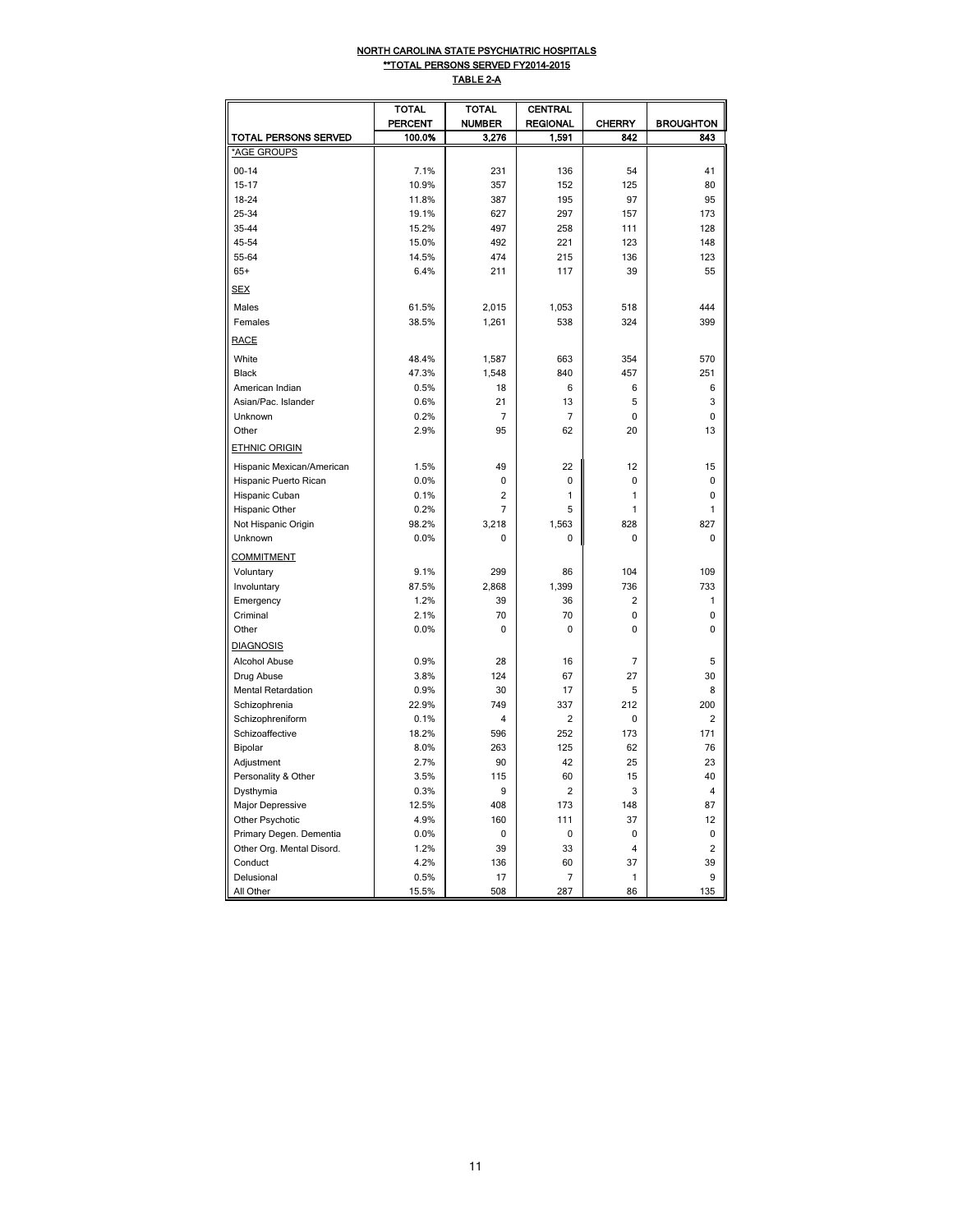#### NORTH CAROLINA STATE PSYCHIATRIC HOSPITALS 06-30-15 RESIDENT POPULATION AND ON LEAVES\*\* TABLE 3

|                             | <b>TOTAL</b>   | TOTAL         | <b>CENTRAL</b>  |               |                  |
|-----------------------------|----------------|---------------|-----------------|---------------|------------------|
|                             | <b>PERCENT</b> | <b>NUMBER</b> | <b>REGIONAL</b> | <b>CHERRY</b> | <b>BROUGHTON</b> |
| TOTAL BOOK POPULATION       | 100%           | 829           | 369             | 188           | 272              |
| *AGE GROUPS                 |                |               |                 |               |                  |
|                             |                |               |                 |               |                  |
| $00 - 14$                   | 2.8%           | 23            | 13              | 5             | 5                |
| $15 - 17$                   | 4.1%           | 34            | 16              | 11            | 7                |
| 18-24                       | 9.7%           | 80            | 41              | 13            | 26               |
| 25-34                       | 21.1%          | 175           | 78              | 40            | 57               |
| 35-44                       | 16.6%          | 138           | 67              | 23            | 48               |
| 45-54                       | 15.9%          | 132           | 52              | 28            | 52               |
| 55-64                       | 19.2%          | 159           | 63              | 54            | 42               |
| $65+$                       | 10.6%          | 88            | 39              | 14            | 35               |
| <b>SEX</b>                  |                |               |                 |               |                  |
| Males                       | 65.1%          | 540           | 254             | 119           | 167              |
| Females                     | 34.9%          | 289           | 115             | 69            | 105              |
| <b>RACE</b>                 |                |               |                 |               |                  |
| White                       | 42.8%          | 355           | 139             | 53            | 163              |
| <b>Black</b>                | 52.0%          | 431           | 209             | 123           | 99               |
| American Indian             | 1.0%           | 8             | 2               | 4             | $\overline{c}$   |
| Asian/Pac. Islander         | 1.0%           | 8             | 6               | 1             | 1                |
| Other                       | 3.3%           | 27            | 13              | 7             | $\overline{7}$   |
| <b>COMMITMENT</b>           |                |               |                 |               |                  |
| Voluntary                   | 5.9%           | 49            | 10              | 6             | 33               |
| Involuntary                 | 91.1%          | 755           | 336             | 180           | 239              |
| Emergency                   | 1.9%           | 16            | 14              | 2             | 0                |
| Criminal                    | 1.1%           | 9             | 9               | 0             | 0                |
| Other                       | 0.0%           | 0             | 0               | 0             | 0                |
| <b>DIAGNOSIS</b>            |                |               |                 |               |                  |
| Alcohol Abuse               | 0.2%           | 2             | 1               | 1             | 0                |
| Drug Abuse                  | 0.7%           | 6             | 4               | 1             | 1                |
| <b>Mental Retardation</b>   | 1.1%           | 9             | 5               | 1             | 3                |
| Schizophrenia               | 33.9%          | 281           | 117             | 75            | 89               |
| Schizophreniform            | 0.1%           | 1             | 1               | 0             | $\pmb{0}$        |
| Schizoaffective             | 23.5%          | 195           | 66              | 48            | 81               |
| Bipolar                     | 4.1%           | 34            | 15              | 8             | 11               |
| Adjustment                  | 1.0%           | 8             | 3               | 2             | 3                |
| Personality & Other         | 3.9%           | 32            | 16              | 4             | 12               |
| Dysthymia                   | 0.0%           | 0             | 0               | 0             | 0                |
| Major Depressive            | 5.1%           | 42            | 20              | 11            | 11               |
| Other Psychotic             | 7.7%           | 64            | 47              | 13            | $\sqrt{4}$       |
| Primary Degen. Dementia     | 0.0%           | 0             | 0               | 0             | 0                |
| Other Org. Mental Disord.   | 1.1%           | 9             | 8               | 1             | $\pmb{0}$        |
| Conduct                     | 2.3%           | 19            | 12              | 1             | 6                |
| Delusional                  | 0.7%           | 6             | 4               | 1             | 1                |
| All Other                   | 14.6%          | 121           | 50              | 21            | 50               |
| AVERAGE DAILY RESIDENT POP. |                | 813           | 364             | 178           | 271              |

\* Age was calculated at end of fiscal year (06-30-15).

\*\* Excludes all Visiting Patients and Outpatients.

The total hospital resident and on leave population is (829 ). Table 3 presents breakdowns of the population by age, sex, race, commitment, and diagnosis. Residents with schizophrenia comprise over 33 percent of the total population. 10.6 percent of the population is 65 years of age or older, (65.1 %) is male. 57.2 percent are non-white.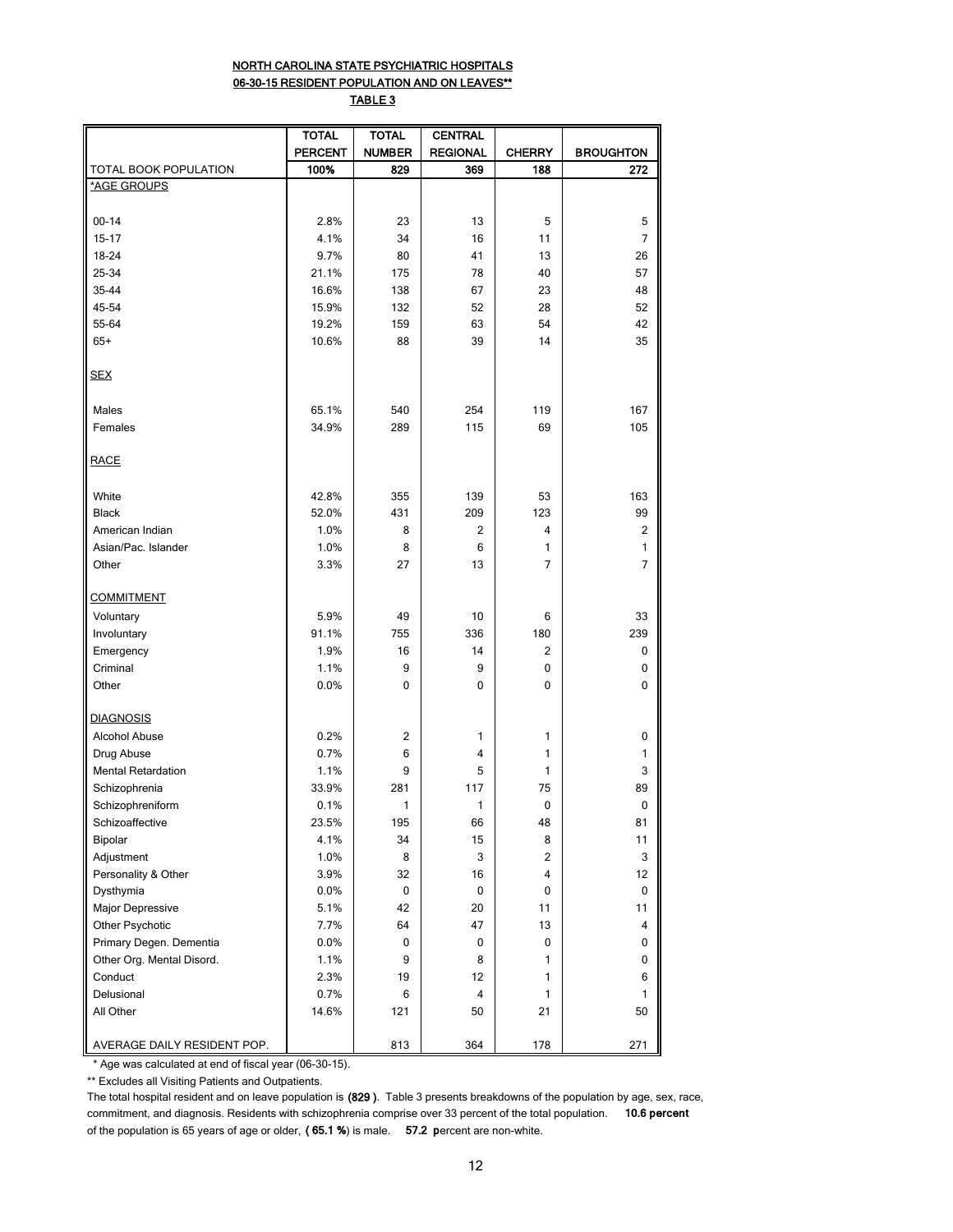## **TOTAL ADMISSIONS**

There were **2,482** admissions to the State Psychiatric Hospitals during fiscal year **2015**.

The largest group of referrals **56** percent ( **1,389** ) were made by General Hospitals. **5.7**  percent ( **141** ) were self referred or referred by relatives, family or friends, while law enforcement referred over **11.8** percent **( 293 ).** Involuntary admissions accounted for over **86.5** percent ( **2,146** ) of the total admissions for FY15.

Males constituted **60.3** percent (**1,496**) of the admissions. Of the total admissions **53**  percent **( 1,315 )** were non-white. **23** percent ( **572 )** of the year's admissions had completed a high school education or GED. **5.6** percent **( 139** ) had completed eight years of schooling while only **2.1** percent ( **52** ) had completed four years of college or more.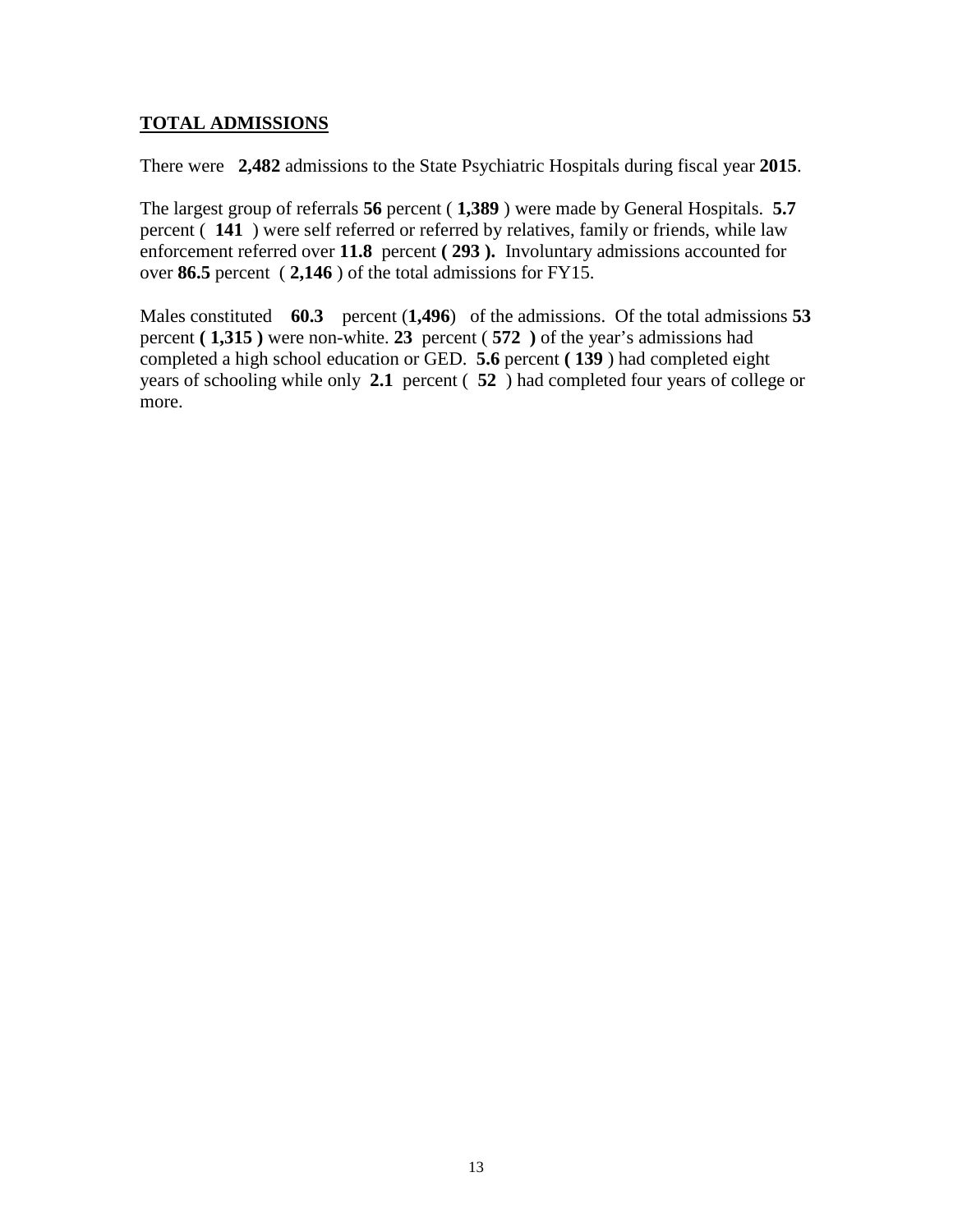### NORTH CAROLINA STATE PSYCHIATRIC HOSPITALS FIRST AND READMISSIONS\* - FY 20014-15 TABLE 4

.

|                                               | <b>TOTAL</b>   | <b>TOTAL</b>  | <b>CENTRAL</b>  |               |                  |
|-----------------------------------------------|----------------|---------------|-----------------|---------------|------------------|
|                                               | <b>PERCENT</b> | <b>NUMBER</b> | <b>REGIONAL</b> | <b>CHERRY</b> | <b>BROUGHTON</b> |
| <b>TOTAL ADMISSIONS</b>                       | 100.0%         | 2,482         | 1,236           | 673           | 573              |
|                                               |                |               |                 |               |                  |
| <b>VETERAN STATUS</b>                         |                |               |                 |               |                  |
|                                               |                |               |                 |               |                  |
| Yes                                           | 1.6%           | 39            | 17              | 13            | 9                |
| No                                            | 98.4%          | 2,443         | 1,219           | 660           | 564              |
| <b>TYPE COMMITMENT</b>                        |                |               |                 |               |                  |
|                                               |                |               |                 |               |                  |
| Voluntary                                     | 10.2%          | 252           | 74              | 95            | 83               |
| Involuntary                                   | 86.5%          | 2,146         | 1,078           | 578           | 490              |
| Emergency                                     | 0.9%           | 23            | 23              | 0             | 0                |
| Criminal                                      | 2.5%           | 61            | 61              | 0             | 0                |
| Others                                        | 0.0%           | $\Omega$      | 0               | 0             | 0                |
|                                               |                |               |                 |               |                  |
| <b>ADMISSION SOURCE</b>                       |                |               |                 |               |                  |
| LME (Local Mgt. Entity)                       | 3.0%           | 75            | 56              | 15            | 4                |
| Self                                          |                | 141           | 16              | 107           | 18               |
|                                               | 5.7%<br>0.0%   | 0             | 0               | 0             | 0                |
| Private Physician/Psychol.<br>Law Enforcement |                | 293           |                 | 82            | 71               |
| Gen. Hosp. (Psych/Non Psych)                  | 11.8%<br>56.0% | 1,389         | 140<br>871      | 450           | 68               |
| Other Ind. Family, Friends                    | 0.0%           | 1             | 0               | 1             | 0                |
|                                               | 0.0%           | 0             |                 | 0             |                  |
| VA Hospital                                   |                |               | 0               |               | 0                |
| Emergency Room                                | 0.0%           | 0             | 0               | 0             | 0                |
| <b>State Facility</b>                         | 19.3%          | 479<br>104    | 99<br>54        | 9<br>9        | 371<br>41        |
| All Others                                    | 4.2%           |               |                 |               |                  |
| <b>RACE</b>                                   |                |               |                 |               |                  |
|                                               |                |               |                 |               |                  |
| White                                         | 57.9%          | 1,437         | 517             | 296           | 394              |
| <b>Black</b>                                  | 45.9%          | 1,139         | 660             | 358           | 164              |
| American Indian                               | 1.1%           | 28            | 4               | 4             | 6                |
| Asian/Pac. Islander.                          | 0.9%           | 22            | 9               | 3             | 3                |
| All Others                                    | 5.1%           | 126           | 41              | 12            | 6                |
| Unknown                                       |                |               | 5               | 0             | 0                |
|                                               |                |               |                 |               |                  |
| <b>SEX</b>                                    |                |               |                 |               |                  |
|                                               |                |               | 273             | 820           | 403              |
| Male<br>Female                                | 60.3%<br>39.7% | 1,496<br>986  | 300             | 416           | 270              |
|                                               |                |               |                 |               |                  |
| RESIDENTIAL ARRANGEMENT                       |                |               |                 |               |                  |
| <b>Private Residence</b>                      | 71.8%          | 1,781         | 923             | 481           | 377              |
| Other Independent                             | 0.1%           | 3             | 3               | 0             | 0                |
| Homeless                                      | 3.8%           | 95            | 44              | 24            | 27               |
| Correctional Fac.                             | 11.2%          | 278           | 123             | 79            | 76               |
| Institution                                   | 6.4%           | 159           | 109             | 15            | 35               |
| Residential Fac.                              | 2.4%           | 59            | 7               | 27            | 25               |
| Other Dependent                               | 4.2%           | 104           | 25              | 46            | 33               |
| Not Collected/Not Available                   | 0.1%           | 3             | $\overline{c}$  | 1             | 0                |

\*EXCLUDES VISITING AND OUTPATIENTS, INCLUDES TRANSFERS-IN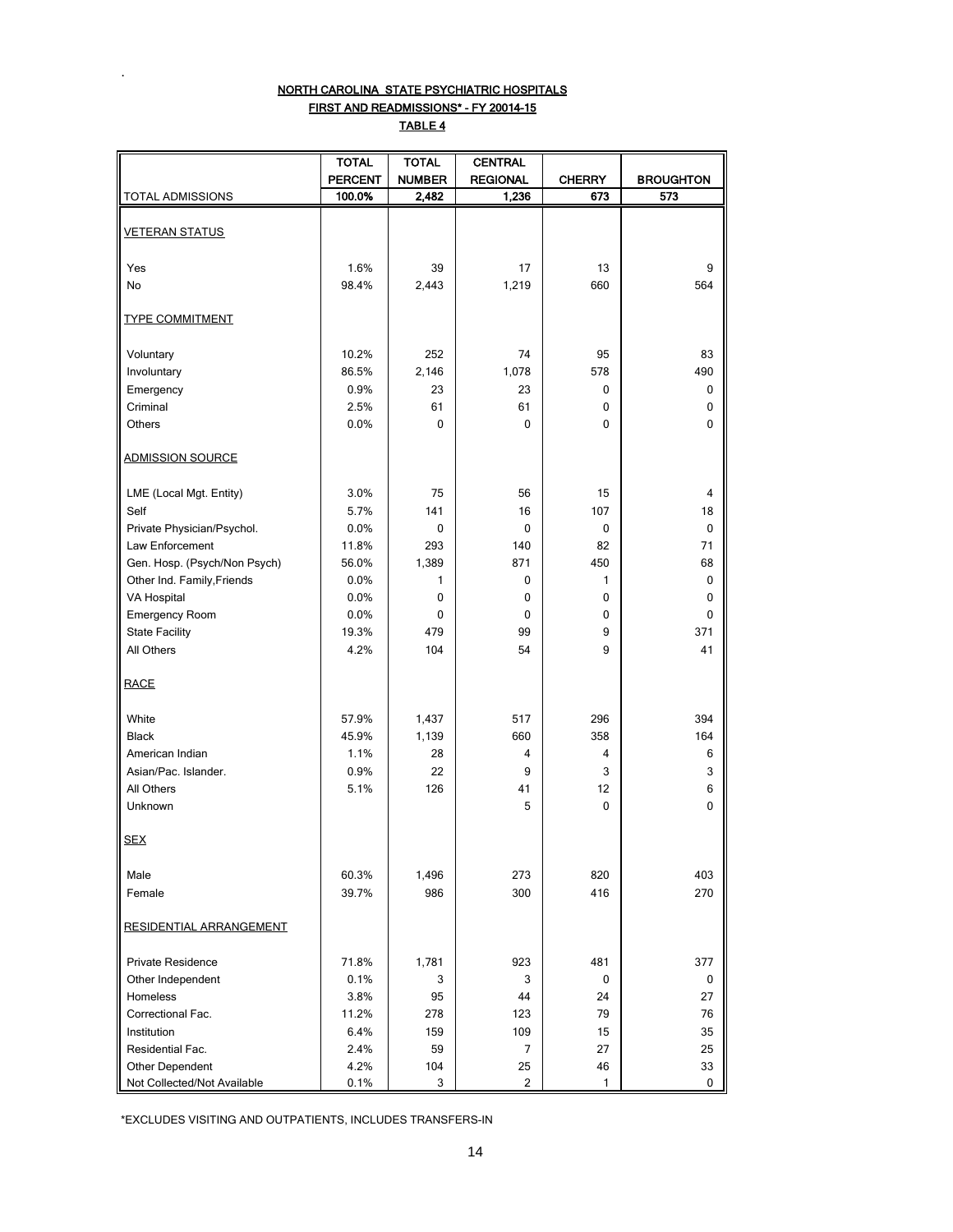## NORTH CAROLINA STATE PSYCHIATRIC HOSPITALS FIRST AND READMISSIONS\* - FY2014-2015 TABLE 4 (CONT'D)

|                            | <b>TOTAL</b>   | <b>TOTAL</b>  | <b>CENTRAL</b>  |                |                  |
|----------------------------|----------------|---------------|-----------------|----------------|------------------|
|                            | <b>PERCENT</b> | <b>NUMBER</b> | <b>REGIONAL</b> | <b>CHERRY</b>  | <b>BROUGHTON</b> |
| <b>TOTAL ADMISSIONS</b>    | 100.0%         | 2,482         | 1,236           | 673            | 573              |
|                            |                |               |                 |                |                  |
| <b>AGE GROUPS</b>          |                |               |                 |                |                  |
| 00-14 Years                | 8.4%           | 209           | 122             | 53             | 34               |
| 15-17 Years                | 13.1%          | 325           | 136             | 121            | 68               |
| 18-24 Years                | 12.9%          | 319           | 164             | 85             | 70               |
| 25-34 Years                | 18.7%          | 465           | 233             | 117            | 115              |
| 35-44 Years                | 15.0%          | 372           | 195             | 86             | 91               |
| 45-54 Years                | 14.6%          | 362           | 163             | 97             | 102              |
| 55-64 Years                | 12.7%          | 314           | 151             | 89             | 74               |
| $65+$                      | 4.7%           | 116           | 72              | 25             | 19               |
| <b>DIAGNOSIS</b>           |                |               |                 |                |                  |
| <b>Alcohol Abuse</b>       | 1.3%           | 33            | 14              | 6              | 3                |
| Drug Abuse                 | 5.9%           | 147           | 60              | 24             | 27               |
| <b>Mental Retardation</b>  | 0.2%           | 4             | 10              | 5              | $\overline{5}$   |
| Schizophrenia              | 16.8%          | 417           | 226             | 144            | 117              |
| Schizophreniform           | 0.3%           | 8             | $\overline{2}$  | $\pmb{0}$      | $\overline{2}$   |
| Schizoaffective            | 18.3%          | 454           | 175             | 121            | 98               |
| Bipolar                    | 8.9%           | 222           | 105             | 55             | 65               |
| Adjustment                 | 4.8%           | 120           | 39              | 25             | 22               |
| Personality & Other        | 2.7%           | 66            | 49              | 13             | 35               |
| Dysthymia                  | 0.3%           | 8             | 2               | 3              | 3                |
| Major Depressive           | 17.2%          | 426           | 152             | 142            | 67               |
| Other Psychotic            | 5.4%           | 135           | 92              | 24             | 12               |
| Primary Degen. Dementia    | 0.0%           | $\pmb{0}$     | $\pmb{0}$       | 0              | $\pmb{0}$        |
| Other Org. Mental Disorder | 1.9%           | 46            | 21              | 1              | $\overline{2}$   |
| Conduct                    | 7.1%           | 176           | 54              | 36             | 29               |
| Delusional                 | 0.6%           | 16            | 3               | 1              | $\,6\,$          |
| All Other                  | 19.1%          | 474           | 232             | 73             | 80               |
| <b>MARITAL STATUS</b>      |                |               |                 |                |                  |
|                            |                |               |                 |                |                  |
| Single                     | 76.7%          | 1,903         | 947             | 542            | 414              |
| Married                    | 6.3%           | 157           | 83              | 35             | 39               |
| Separated                  | 2.8%           | 70            | 34              | 15             | 21               |
| Divorced                   | 9.3%           | 230           | 93              | 60             | 77               |
| Widowed                    | 2.3%           | 56            | 26              | 14             | 16               |
| Unreported                 | 2.7%           | 66            | 53              | $\overline{7}$ | 6                |
|                            |                |               |                 |                |                  |

\*EXCLUDES VISITING AND OUTPATIENTS, INCLUDES TRANSFERS-IN.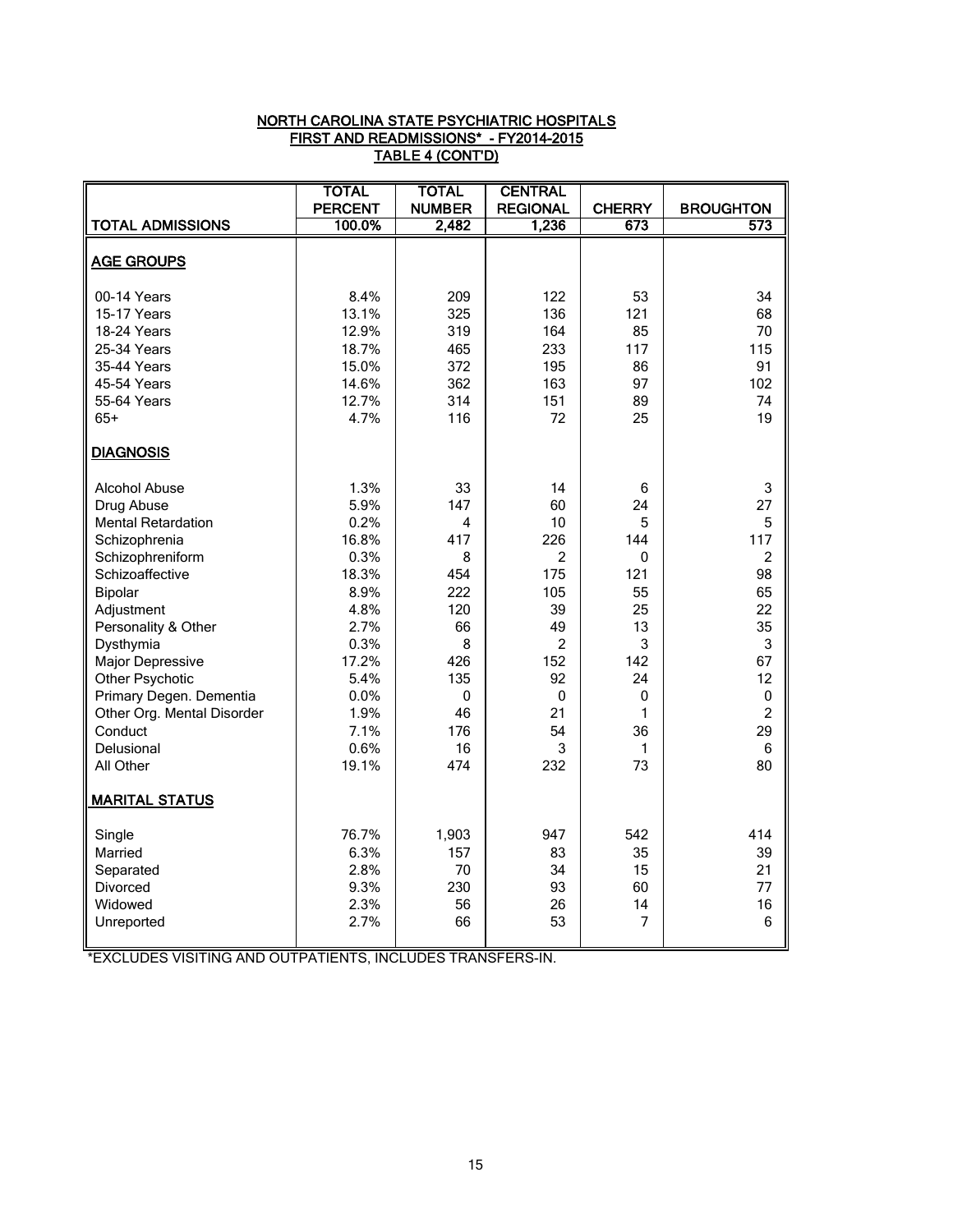#### NORTH CAROLINA STATE PSYCHIATRIC HOSPITALS FIRST AND READMISSIONS\* - FY2014-2015

TABLE 4 (CONT'D)

|                               | <b>TOTAL</b>   | <b>TOTAL</b>   | CENTRAL         |                |                  |
|-------------------------------|----------------|----------------|-----------------|----------------|------------------|
|                               | <b>PERCENT</b> | <b>NUMBER</b>  | <b>REGIONAL</b> | <b>CHERRY</b>  | <b>BROUGHTON</b> |
| TOTAL ADMISSIONS              | 100.0%         | 2,482          | 1,236           | 673            | 573              |
|                               |                |                |                 |                |                  |
| <b>EDUCATION LEVEL</b>        |                |                |                 |                |                  |
| PRESCH-KINDER.                | 0.0%           | 0              | 0               | 0              | $\mathbf 0$      |
| KINDERGARTEN                  | 0.1%           | $\overline{2}$ | $\overline{c}$  | $\mathbf 0$    | $\mathbf 0$      |
| <b>FIRST GRADE</b>            | 0.0%           | 1              | 1               | 0              | $\mathbf 0$      |
| <b>SECOND GRADE</b>           | 0.2%           | 4              | 3               | $\mathbf{1}$   | $\mathbf 0$      |
| THIRD GRADE                   | 0.2%           | 4              | $\overline{c}$  | $\mathbf{1}$   | 1                |
| <b>FOURTH GRADE</b>           | 0.4%           | 9              | 7               | $\mathbf{1}$   | 1                |
| FIFTH GRADE                   | 0.9%           | 22             | 9               | 11             | $\overline{2}$   |
| SIXTH GRADE                   | 1.3%           | 33             | 7               | 16             | 10               |
| <b>SEVENTH GRADE</b>          | 3.4%           | 85             | 25              | 38             | 22               |
| <b>EIGHTH GRADE</b>           | 5.6%           | 139            | 36              | 73             | 30               |
| NINTH GRADE                   | 7.5%           | 187            | 54              | 84             | 49               |
| <b>TENTH GRADE</b>            | 6.8%           | 168            | 48              | 67             | 53               |
| <b>ELEVENTH GRADE</b>         | 4.2%           | 104            | 43              | 30             | 31               |
| <b>TWELTH GRADE</b>           | 18.5%          | 458            | 145             | 178            | 135              |
| GED                           | 4.6%           | 114            | 20              | 51             | 43               |
| SOME COLLEGE                  | 0.4%           | 9              | 9               | 0              | $\mathbf 0$      |
| TECH. TRADE SCHOOL            | 3.4%           | 85             | 52              | 14             | 19               |
| ASSOC. DEGREE                 | 1.4%           | 35             | 13              | 10             | 12               |
| POST BATCH, DEGREE            | 0.2%           | $\overline{4}$ | $\overline{2}$  | $\mathbf{1}$   | $\mathbf{1}$     |
| <b>BACCAL. DEGREE</b>         | 2.1%           | 52             | 20              | 15             | 17               |
| POST GRAD. DEGREE             | 0.0%           | $\mathbf 0$    | 0               | $\pmb{0}$      | $\pmb{0}$        |
| SPECIAL EDUCATION             | 0.2%           | 4              | 1               | $\overline{2}$ | 1                |
| <b>NONE</b>                   | 0.0%           | 1              | 0               | $\mathbf 0$    | 1                |
| <b>UNKNOWN</b>                | 38.8%          | 962            | 737             | 80             | 145              |
| <b>ETHNIC ORIGIN</b>          |                |                |                 |                |                  |
| HISPANIC MEX./AMER.           | 1.6%           | 40             | 19              | 9              | 12               |
| HISPANIC PUERTO/RIC.          | 0.0%           | 0              | 0               | 0              | 0                |
| <b>HISPANIC CUBAN</b>         | 0.1%           | 2              | 1               | 1              | 0                |
| <b>HISPANIC OTHER</b>         | 0.3%           | 7              | 5               | 1              |                  |
| NOT OF HISPANIC ORIG.         | 98.0%          | 2433           | 1211            | 662            | 560              |
| LEGAL STATUS                  |                |                |                 |                |                  |
| <b>NO LEGAL STATUS</b>        | 81.3%          | 2,018          | 1,057           | 521            | 440              |
| NO OTH. KNOWN LEGAL           | 0.1%           | 3              | 2               | 0              | 1                |
| <b>HOUSE BILL 95</b>          | 0.0%           | $\pmb{0}$      | 0               | 0              | $\mathbf 0$      |
| DETAINER, OTHER               | 0.9%           | 22             | 15              | 4              | 3                |
| <b>HB95 WITH DETAINER</b>     | 8.1%           | 200            | 53              | 79             | 68               |
| <b>DEPT. CORRECTION</b>       | 2.0%           | 49             | 49              | 0              | $\mathbf 0$      |
| <b>PROBATION</b>              | 1.2%           | 31             | 0               | 24             | $\overline{7}$   |
| NOT GUILTY REASON OF INSANITY | 1.2%           | 29             | 28              | 0              | 1                |
| <b>DETAINER</b>               | 1.0%           | 26             | 18              | $\overline{2}$ | 6                |
| PENDING                       | 4.1%           | 103            | 14              | 43             | 46               |
| <b>DWI</b>                    | 0.0%           | 1              | 0               | 0              | $\mathbf{1}$     |

\*EXCLUDES VISITING AND OUTPATIENTS, INCLUDES TRANSFERS-IN.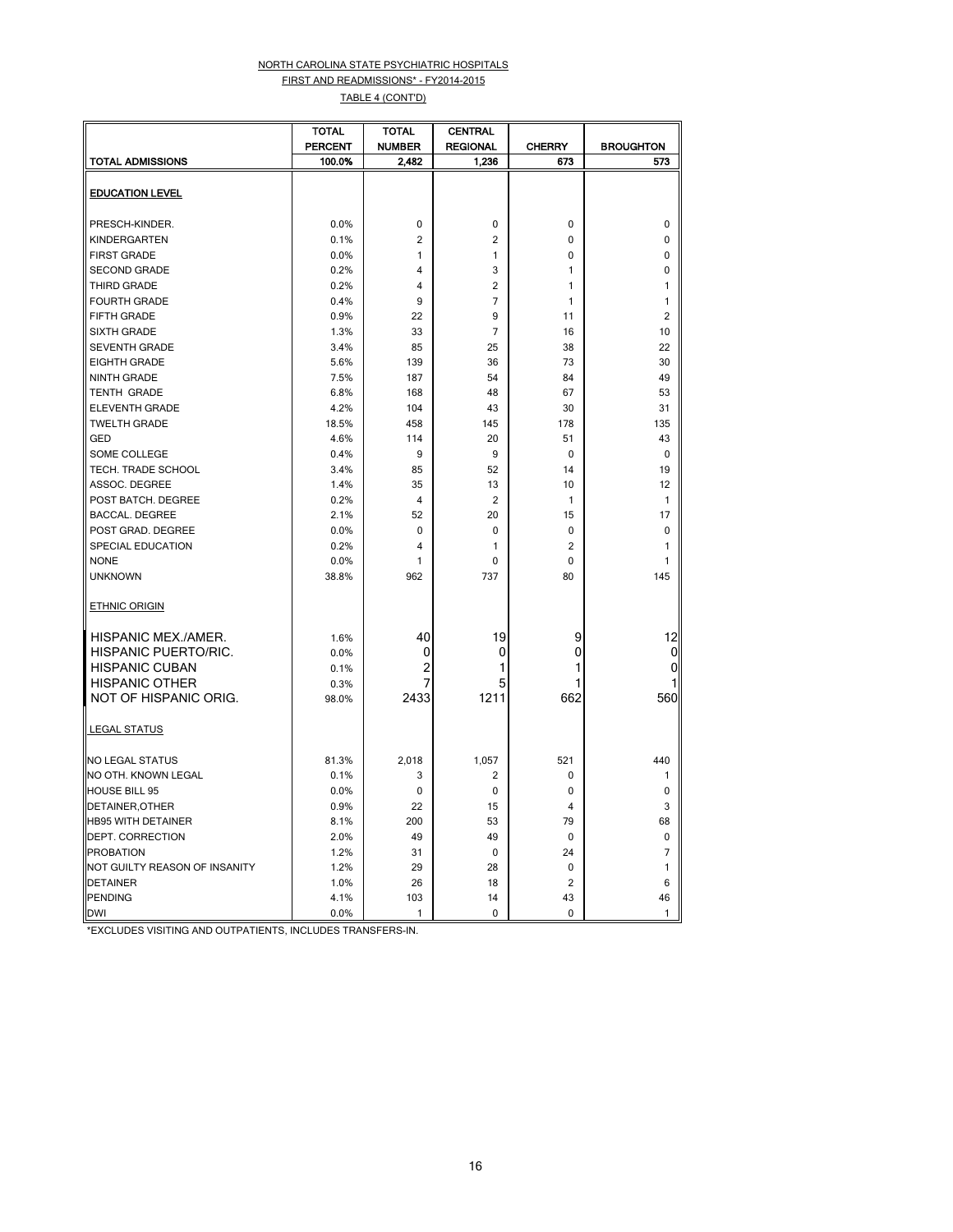## NORTH CAROLINA STATE PSYCHIATRIC HOSPITALS DISCHARGES\*-FY2014-2015 TABLE 7

|                              | <b>TOTAL</b>   | <b>TOTAL</b>  | <b>CENTRAL</b>  |               |                  |
|------------------------------|----------------|---------------|-----------------|---------------|------------------|
|                              | <b>PERCENT</b> | <b>NUMBER</b> | <b>REGIONAL</b> | <b>CHERRY</b> | <b>BROUGHTON</b> |
| <b>TOTAL DISCHARGES</b>      | 100.0%         | 2,447         | 1,222           | 654           | 571              |
| <b>TYPE DISCHARGE</b>        |                |               |                 |               |                  |
| <b>DIRECT DISCHARGE</b>      | 99.4%          | 2,432         | 1,215           | 647           | 570              |
| <b>INDIRECT DISCHARGE</b>    | 0.4%           | 11            | 4               | 7             | 0                |
| TRANSFER-OUTS                | 0.0%           | $\Omega$      | 0               | 0             | 0                |
| DEATHS**                     | 0.2%           | 4             | 3               | $\Omega$      |                  |
| <b>OTHERS</b>                | 0.0%           | $\Omega$      | $\overline{0}$  | $\Omega$      | $\Omega$         |
| <b>REFERRAL FOR SERVICES</b> |                |               |                 |               |                  |
| LME (Local Mgt. Entity       | 75.6%          | 1,850         | 938             | 526           | 386              |
| <b>CRIMINAL JUSTICE</b>      | 4.2%           | 102           | 4               | 46            | 52               |
| NO REFERRAL                  | 0.2%           | 6             | 5               |               | 0                |
| <b>COMMUNITY AGENCY</b>      | 0.0%           | 0             | 0               | 0             | 0                |
| <b>VA HOSPITAL</b>           | 0.0%           | 0             | 0               | $\Omega$      | 0                |
| <b>GENERAL HOSPITAL</b>      | 0.5%           | 13            | 3               | 10            | 0                |
| <b>STATE FACILITY</b>        | 7.6%           | 185           | 74              | 31            | 80               |
| <b>MR CENTER</b>             | 0.0%           | 0             | $\mathbf{0}$    | 0             | $\mathbf{0}$     |
| <b>ADATC</b>                 | 0.0%           | 0             | $\mathbf 0$     | $\Omega$      | 0                |
| <b>NCSCC</b>                 | 0.0%           | 0             | 0               | $\Omega$      | 0                |
| NURSING FACILITY             | 0.0%           | 0             | $\mathbf 0$     | 0             | 0                |
| PRIVATE PHYSICIAN            | 0.0%           | 0             | 0               | 0             | 0                |
| <b>ATC</b>                   | 0.0%           | 0             | $\mathbf 0$     | 0             | 0                |
| <b>WHITAKER</b>              | 0.0%           | $\Omega$      | $\Omega$        | $\Omega$      | 0                |
| <b>ALL OTHERS</b>            | 11.9%          | 291           | 198             | 40            | 53               |
| <b>WRIGHT</b>                | 0.0%           | 0             | $\mathbf 0$     | 0             | 0                |

\*NOTE: EXCLUDES VISITING AND OUTPATIENTS, INCLUDES TRANSFERS-IN.

\*\* Deaths as reported in HEARTS Database

## **DISCHARGES**

Table 7 presents discharge information for the three psychiatric hospitals. The majority of discharges were direct ( 95%). ( 0.4 %) were indirect discharges while ( 3.9 %) were transferred out to another facility. Deaths accounted for (0.1 %) of discharges.

63.7 percent of all referrals for services at discharge were to LMEs.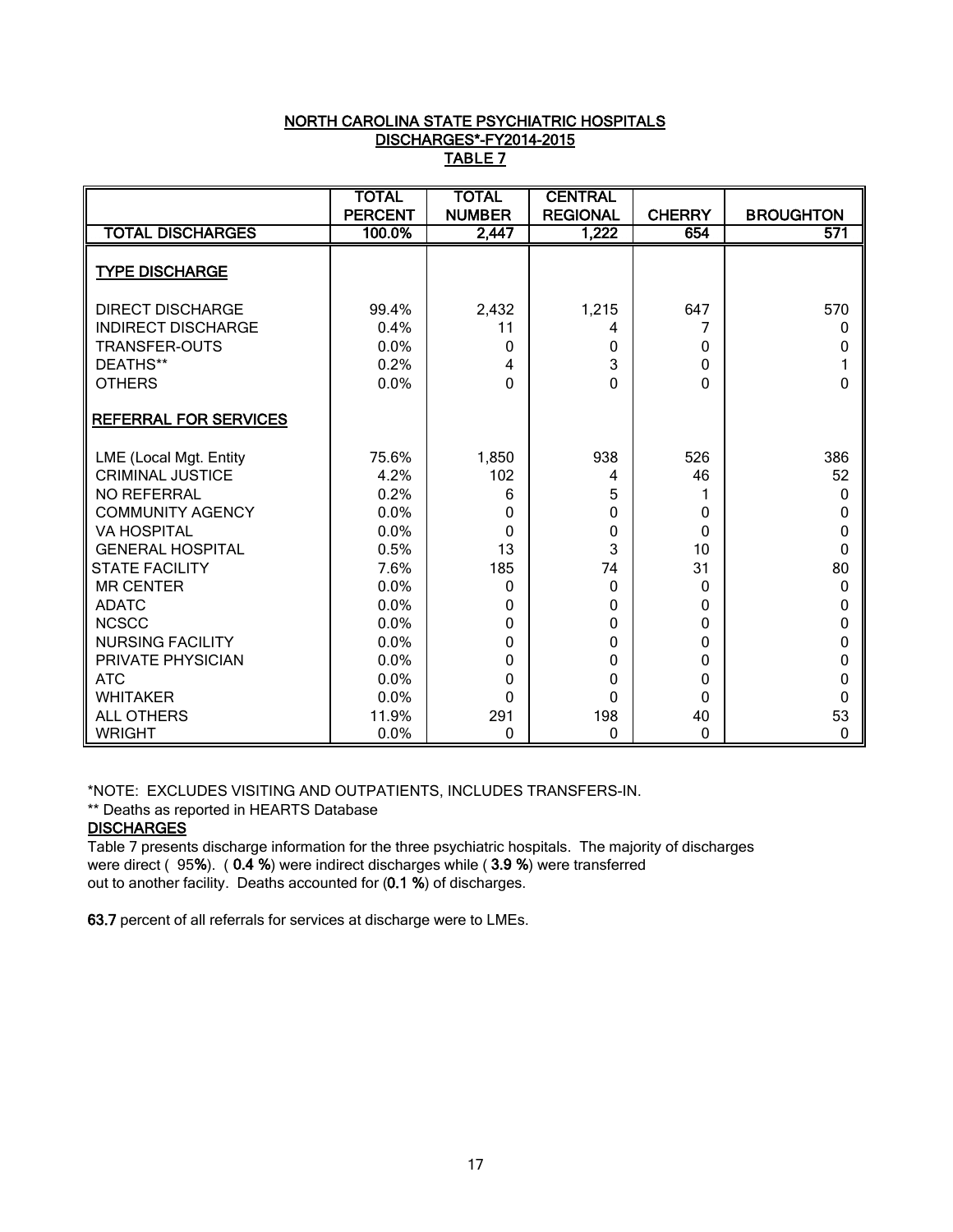#### NORTH CAROLINA STATE PSYCHIATRIC HOSPITALS FY2014-2015 MEAN AND MEDIAN LENGTH OF STAY BY DIAGNOSIS \* TABLE 8

|                                  |                                | <b>CENTRAL REGIONAL</b>    |                              | <b>CHERRY</b>                  |                            |                              | <b>BROUGHTON</b>               |                            |                              |
|----------------------------------|--------------------------------|----------------------------|------------------------------|--------------------------------|----------------------------|------------------------------|--------------------------------|----------------------------|------------------------------|
| <b>DIAGNOSIS</b>                 | <b>NUMBER</b><br><b>DISCHS</b> | <b>MEAN</b><br><b>DAYS</b> | <b>MEDIAN</b><br><b>DAYS</b> | <b>NUMBER</b><br><b>DISCHS</b> | <b>MEAN</b><br><b>DAYS</b> | <b>MEDIAN</b><br><b>DAYS</b> | <b>NUMBER</b><br><b>DISCHS</b> | <b>MEAN</b><br><b>DAYS</b> | <b>MEDIAN</b><br><b>DAYS</b> |
| Adjustment                       | 39                             | 54                         | 7                            | 23                             | 15                         | 8                            | 20                             | 74                         | 46                           |
| <b>Alcohol Abuse</b>             | 15                             | 30                         | 8                            | 6                              | 23                         | 11                           | 5                              | 157                        | 64                           |
| <b>Alcohol Related Organic</b>   | 6                              | 59                         | 31                           | 6                              | 298                        | 78                           | 5                              | 77                         | 30                           |
| Anxiety                          | 64                             | 57                         | 26                           | 26                             | 46                         | 11                           | 16                             | 65                         | 27                           |
| <b>Attention Deficit</b>         | 40                             | 42                         | 34                           | 4                              | 22                         | 11                           | 6                              | 78                         | 77                           |
| Autism & Pervasive Dev.          | 22                             | 127                        | 31                           | 7                              | 32                         | 14                           | 19                             | 129                        | 40                           |
| Bipolar                          | 110                            | 53                         | 27                           | 54                             | 61                         | 24                           | 65                             | 64                         | 44                           |
| Conduct                          | 48                             | 46                         | 39                           | 36                             | 25                         | 20                           | 33                             | 92                         | 46                           |
| Delusional                       | 3                              | 78                         | 79                           | 0                              | $\Omega$                   | $\Omega$                     | 8                              | 81                         | 53                           |
| Dysthymia                        | $\overline{2}$                 | 35                         | 35                           | 3                              | 7                          | 7                            | 4                              | 150                        | 90                           |
| I/DD                             | 12                             | 34                         | 11                           | 4                              | 53                         | 21                           | 5                              | 376                        | 42                           |
| Major Depression                 | 153                            | 49                         | 16                           | 137                            | 29                         | 14                           | 76                             | 78                         | 28                           |
| Medication induced disorders     | 0                              | 0                          | $\mathbf{0}$                 | 0                              | $\mathbf{0}$               | $\Omega$                     | 1                              | 230                        | 230                          |
| Other Childhood Disorders        | $\overline{2}$                 | 161                        | 161                          | $\overline{2}$                 | 74                         | 75                           | $\overline{2}$                 | 132                        | 132                          |
| <b>Other Mental Disorders</b>    | 25                             | 219                        | 107                          | 3                              | 150                        | 147                          | $\overline{c}$                 | 16                         | 16                           |
| Other Nonpsychotic/Mental        | 36                             | 58                         | 39                           | 11                             | 45                         | 29                           | 18                             | 57                         | 38                           |
| <b>Other Problems Not Mental</b> | 34                             | 27                         | 11                           | 3                              | 31                         | 19                           | $\mathbf{0}$                   | $\mathbf{0}$               | $\mathbf{0}$                 |
| Other Psychotic                  | 64                             | 103                        | 22                           | 24                             | 189                        | 19                           | 8                              | 27                         | 26                           |
| Personality & Other Impulses     | 44                             | 64                         | 23                           | 11                             | 57                         | 51                           | 28                             | 86                         | 22                           |
| Schizoaffective                  | 186                            | 165                        | 53                           | 125                            | 128                        | 38                           | 90                             | 201                        | 76                           |
| Schizophrenic                    | 220                            | 212                        | 63                           | 137                            | 178                        | 63                           | 111                            | 260                        | 79                           |
| Schizophreniform                 |                                | 4                          | $\overline{4}$               | 0                              | 0                          | $\mathbf{0}$                 | $\overline{2}$                 | 36                         | 36                           |
| Sexual                           | 3                              | 25                         | 22                           | 2                              | 9                          | 9                            | 0                              | $\Omega$                   | $\mathbf{0}$                 |
| Somatoform/Factitious            | 1                              | 273                        | 273                          | 0                              | $\Omega$                   | $\mathbf{0}$                 | 0                              | 0                          | $\mathbf{0}$                 |
| Specific development             |                                | 17                         | 17                           | 0                              | $\Omega$                   | $\mathbf{0}$                 | 1                              | 98                         | 98                           |
| Substance Abuse (Drugs)          | 63                             | 19                         | 10                           | 26                             | 22                         | 7                            | 29                             | 25                         | 16                           |
| Unknown                          | 27                             | 132                        | 61                           | 4                              | 280                        | 145                          | 15                             | 280                        | 106                          |
| Vascular Dementia                | 1                              | 37                         | 37                           | $\Omega$                       | $\Omega$                   | $\Omega$                     | $\mathfrak{p}$                 | 109                        | 109                          |
| <b>TOTAL DISCHARGES</b>          | 1,222                          | 105                        | 31                           | 654                            | 93                         | 21                           | 571                            | 139                        | 52                           |
| <b>TOTAL DISCHARGE DAYS</b>      | 128,066                        |                            | 60,636                       |                                |                            | 79,297                       |                                |                            |                              |

\*EXCLUDES ALL OUTPATIENTS AND VISITING PATIENTS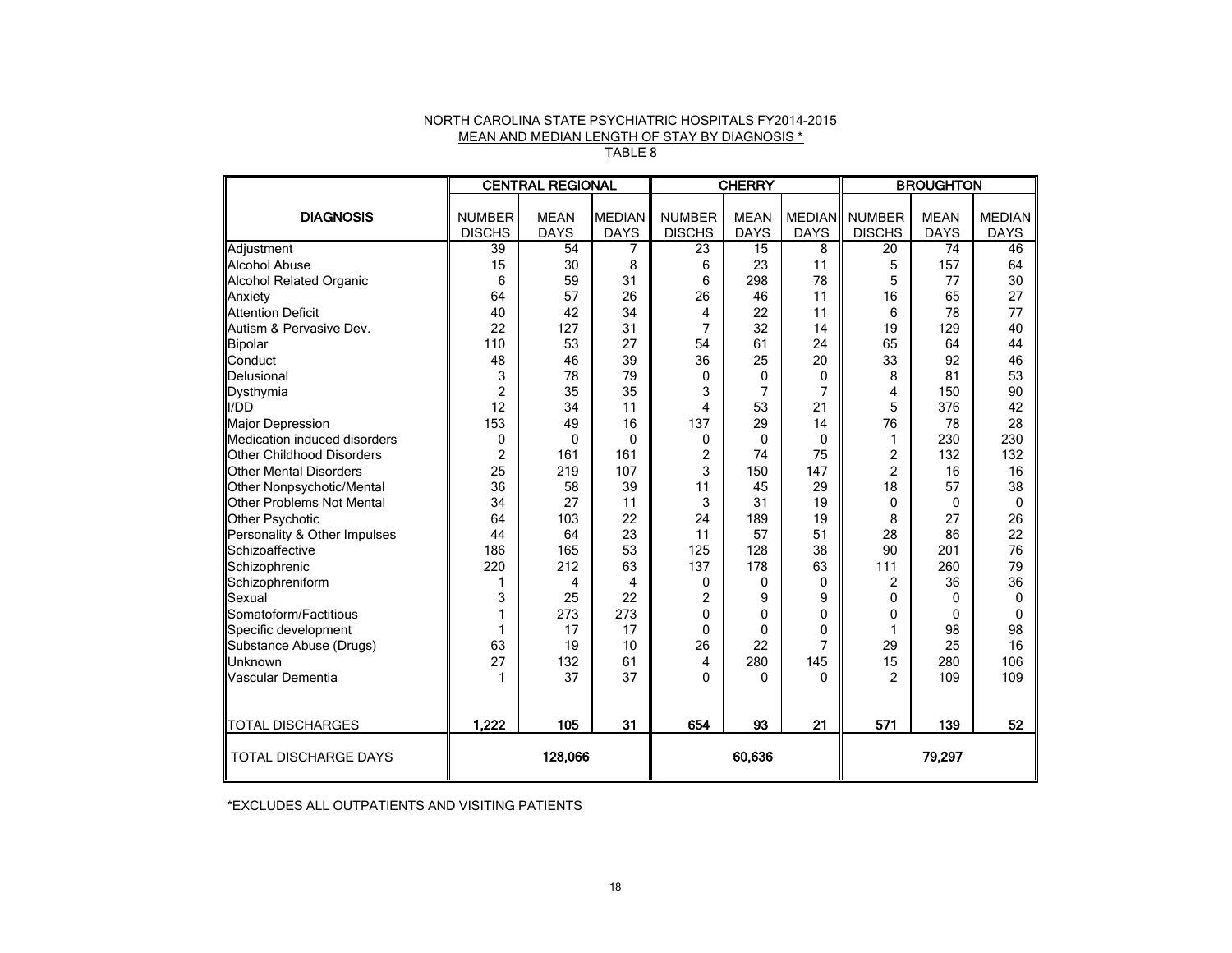## NORTH CAROLINA STATE PSYCHIATRIC HOSPITALS FY2014-2015 DISCHARGES\* BY REPORTED DAYS IN HOSPITALS TABLE 9

| <b>DAYS IN HOSPITAL</b> | <b>PERCENT</b> | <b>TOTAL</b> | <b>CENTRAL</b>  | <b>CHERRY</b> | <b>BROUGHTON</b> |
|-------------------------|----------------|--------------|-----------------|---------------|------------------|
|                         |                |              | <b>REGIONAL</b> |               |                  |
| 1-7 Days                | 14.9%          | 364          | 166             | 137           | 61               |
| 8-14 Days               | 14.7%          | 359          | 188             | 127           | 44               |
| 15-30 Days              | 18.8%          | 460          | 248             | 121           | 91               |
| 31-60 Days              | 17.4%          | 426          | 218             | 84            | 124              |
| 61-90 Days              | 10.0%          | 244          | 131             | 46            | 67               |
| 91-180 Days             | 6.2%           | 151          | 61              | 28            | 62               |
| 181-365 Days            | 12.2%          | 298          | 134             | 75            | 89               |
| $366 +$ Days            | 5.9%           | 145          | 76              | 36            | 33               |
| <b>TOTAL DISCHARGES</b> | 100.0%         | 2,447        | 1,222           | 654           | 571              |
| <b>TOTAL DAYS</b>       | 100%           | 267,999      | 128,066         | 60,636        | 79,297           |

LENGTH OF STAY

48.3 percent (1,183) of discharges had a length of stay of 30 days or less. This percentage increases to 91.9 percent ( 2,004 ) for a stay of 180 days or less. 94.1 percent (2,302 ) of discharges stayed in the hospital for a year or less. 5.9 percent (145) have had a stay of over one year.

## \*EXCLUDES VISITING PATIENTS AND OUTPATIENTS